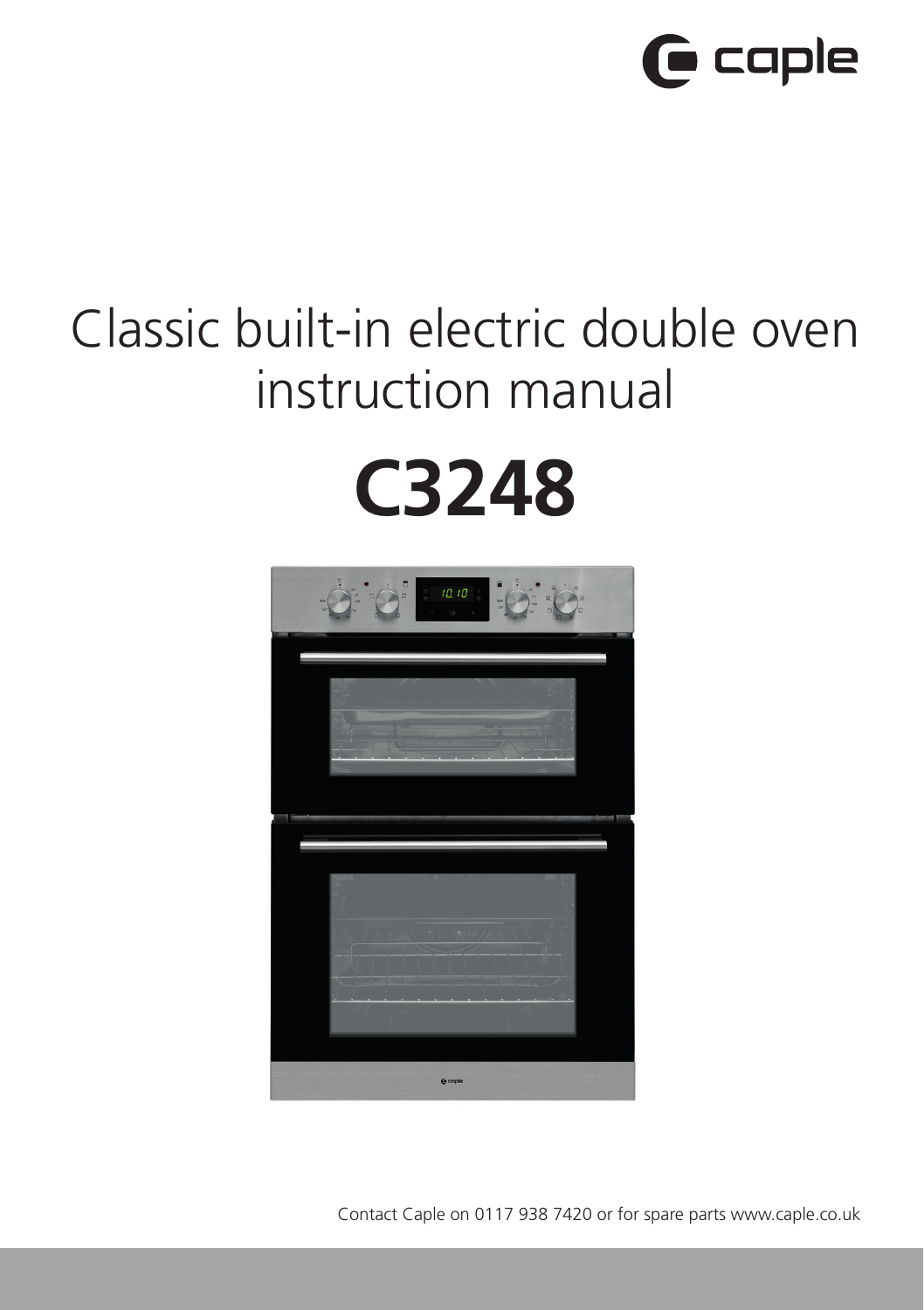# $G$  caple

# **CONTENTS**

| Safety instructions             | 3  |
|---------------------------------|----|
| <b>Environmental protection</b> | 9  |
| Oven installation               | 11 |
| Using your oven                 | 16 |
| Cooking quidelines              | 18 |
| Touch control electronic timer  | 21 |
| Care and maintenance            | 24 |
| Troubleshooting                 | 30 |
| Caple Service contact details   | 32 |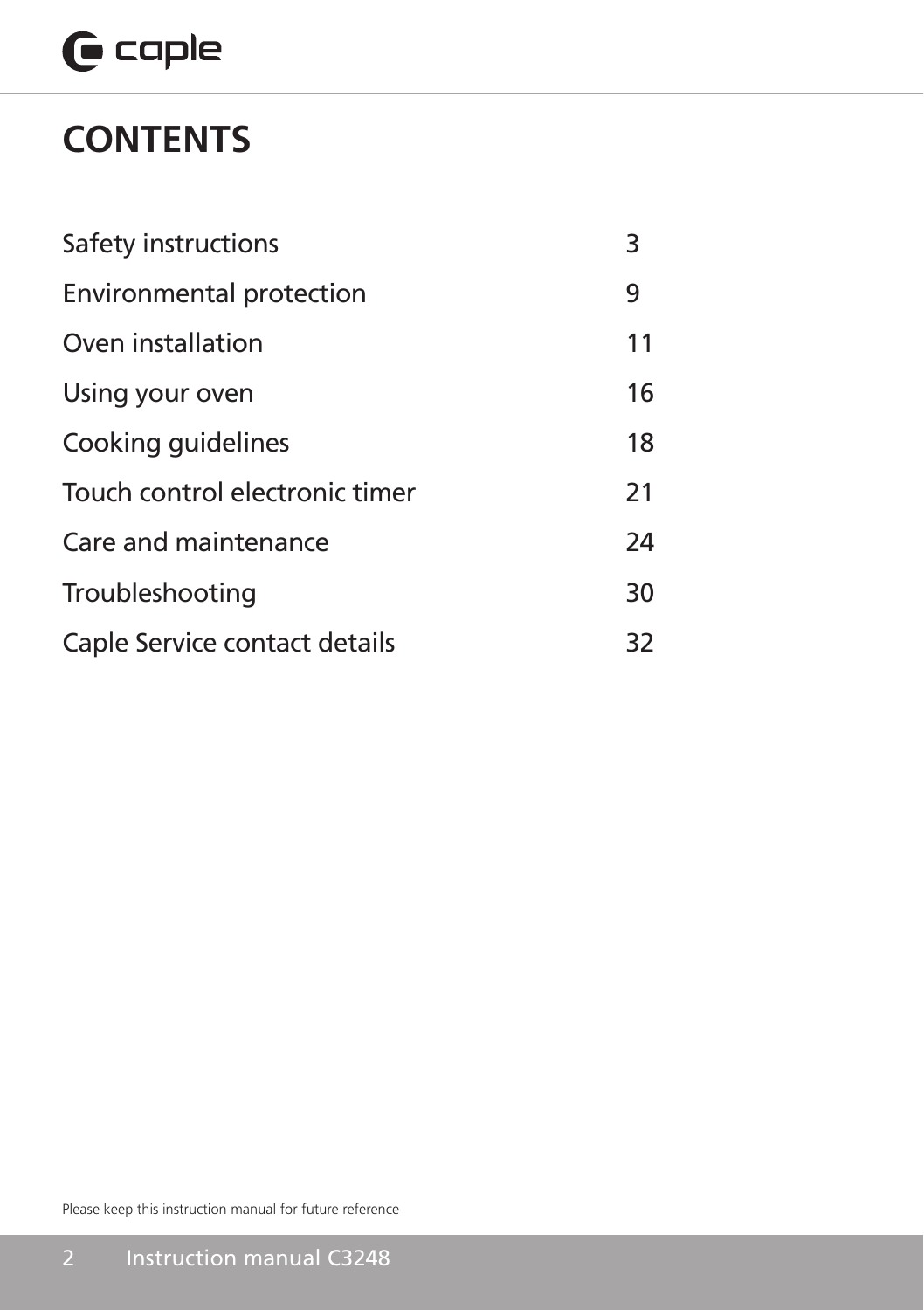# **SAFETY INSTRUCTIONS**

Read these instructions carefully and completely before using your appliance, keep it in a convenient place for reference when necessary.

- This appliance can be used by children aged from 8 years and above.
- Persons with reduced physical, sensory or mental capabilities or lack of experience and knowledge must be supervised and given appropriate instruction concerning the use of the appliance in a safe way and understand the hazards involved.
- Children shall not play with the appliance.
- Cleaning and user maintenance should not be carried out by children without supervision.
- The appliance is not intended to be operated by means of an external timer or separate remote control system.

# **WARNING:**

- The appliance and its accessible parts become hot during use. Care should be taken to avoid touching heating elements.
- Children less than 8 years of age should be kept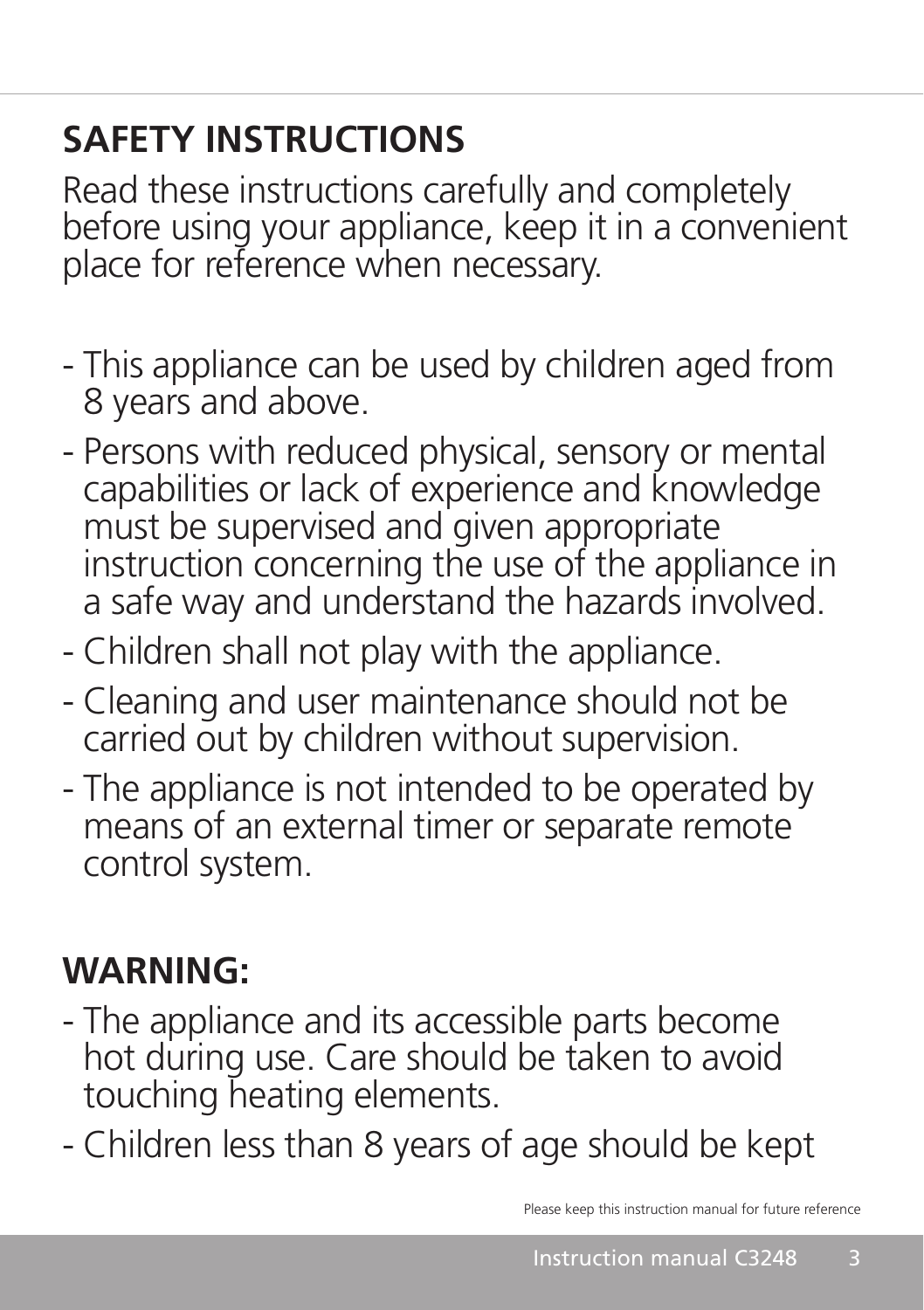# $\bigcap$  caple

away unless continuously supervised.

- To prevent fire hazards do not store items on the cooking surfaces.
- If the surface is cracked, switch off the appliance to avoid the possibility of electric shock.

# **WARNING:**

- During use, handles can get hot.
- Do not use harsh abrasive cleaners or sharp metal scrapers to clean the oven door glass or any other surface of the appliance as it can scratch the surface which may result in the glass shattering or permanent damage to the surface.
- Do not use steam cleaners for cleaning the appliance.
- Ensure the appliance is switched off before replacing the lamp to avoid the possibility of electric shock.

# **CAUTION:**

- Accessible parts may be hot when the cooking or grilling is in use. Young children should be kept away.
- Your appliance is produced in accordance with all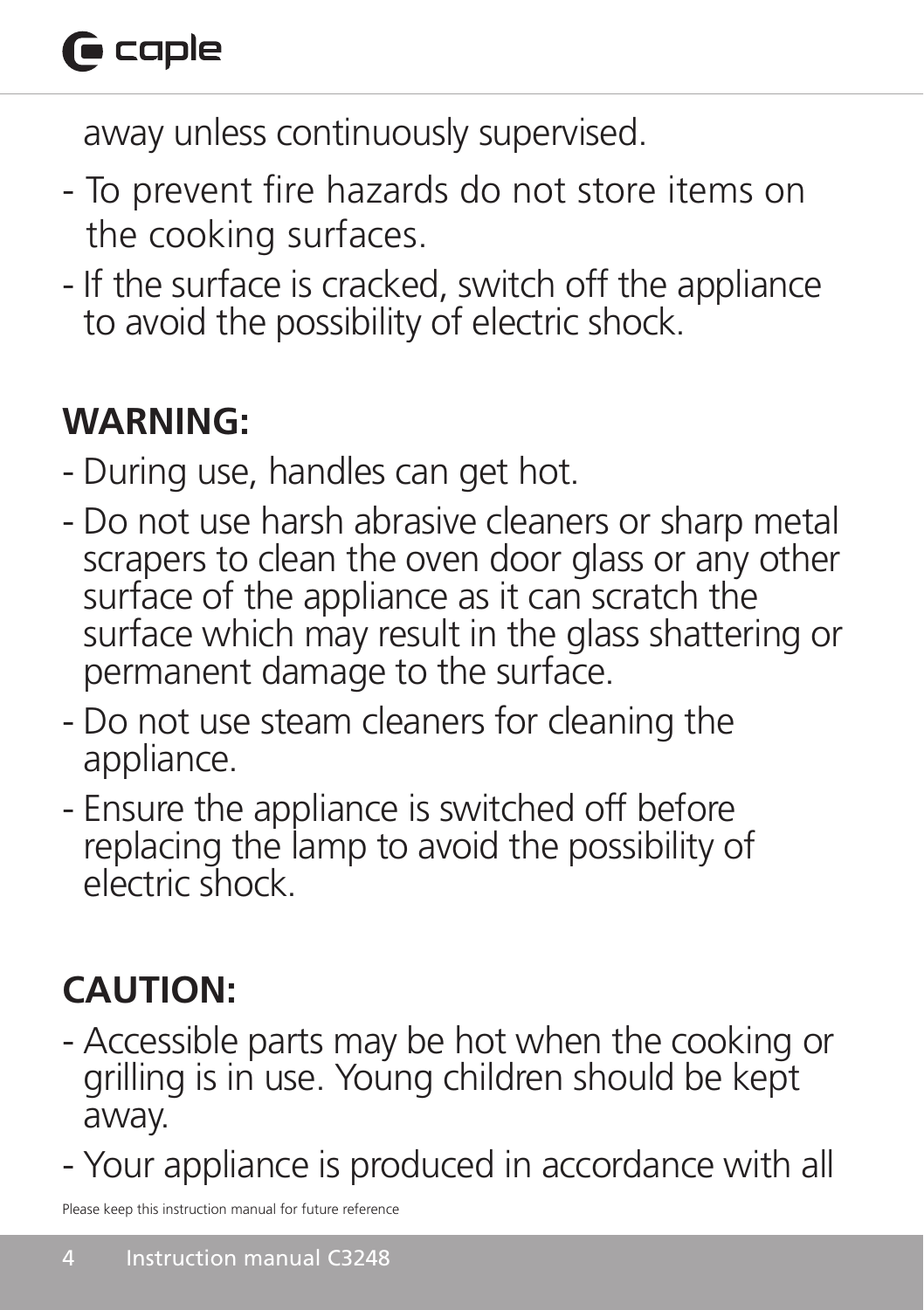applicable local and international standards and regulations.

- Maintenance and repair work must be made only by authorised Caple service technicians. Installation and repair work that is carried out by unauthorised technicians may endanger you.
- It is dangerous to alter or modify the specifications of the appliance in any way.
- Prior to installation, ensure that the local distribution conditions (electricity voltage and frequency) and the requirements of the appliance are compatible. The requirements for this appliance are stated on the rating label.
- This appliance is designed only for cooking food and is intended for indoor use.
- This product is not designed for commercial use, it is a household appliance only. It is not intended to be used in:
	- Staff kitchen areas in shops, offices and other working environments.
	- Bed and breakfast type environments

- By clients in hotels, motels and other residential type environments

- Do not try to lift or move the appliance by pulling the door handle.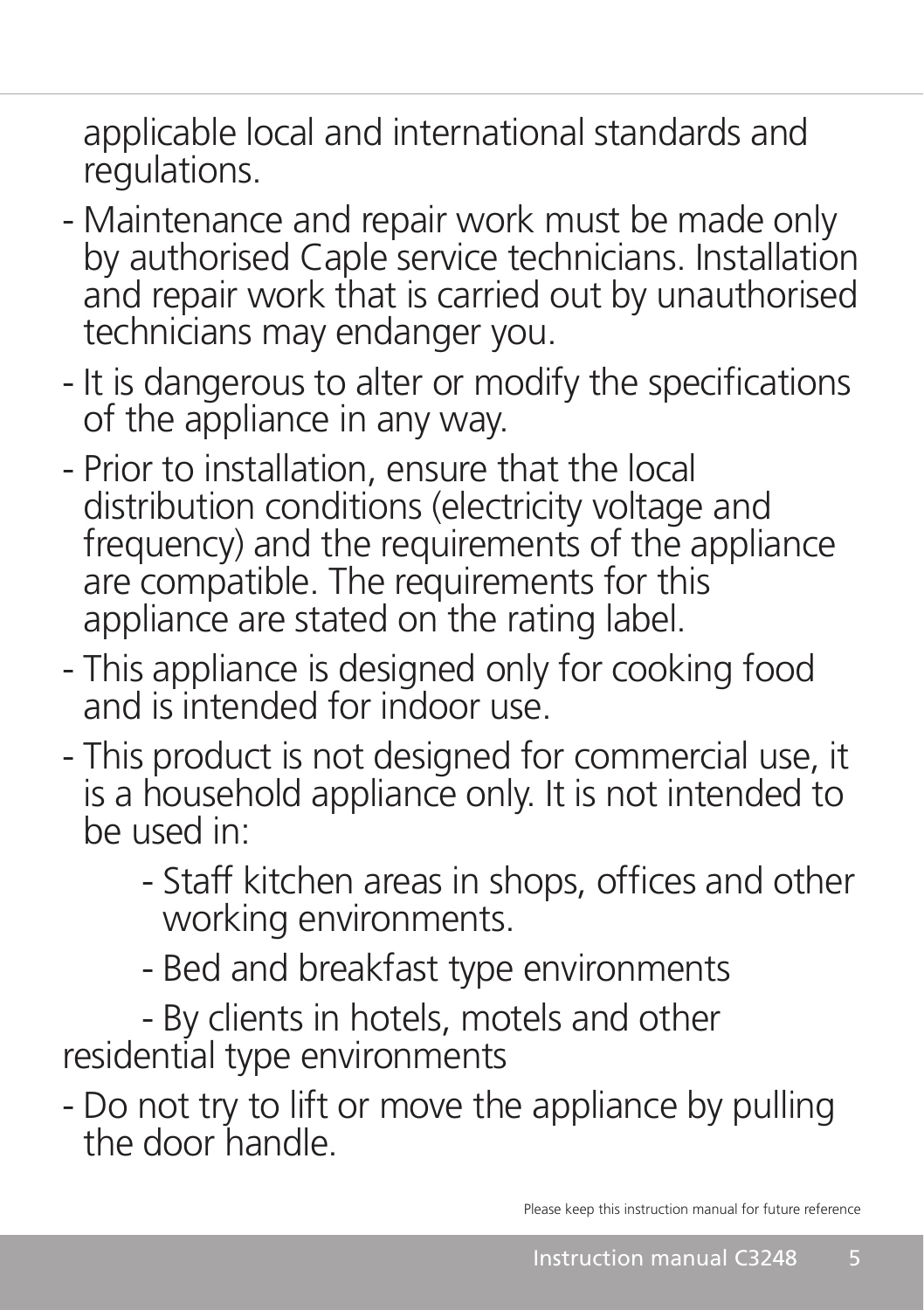# $\bigcap$  caple

- All possible security measures have been taken to ensure your safety. Since the glass may break, you should be careful while cleaning to avoid scratching.
- Avoid hitting or knocking on the glass with accessories.
- Ensure that the supply cord is not wedged during the installation. If the supply cord is damaged, it must be replaced by a Caple service technician or similarly qualified persons in order to prevent a hazard.
- While the oven door is open, do not let children climb on the door or sit on it.

# **INSTALLATION WARNINGS**

- Do not operate the appliance before it is fully installed.
- The appliance must be installed by an authorised technician.
- Caple is not responsible for any damage that may be caused by defective placement and installation by unauthorised persons.
- When unpacking the appliance, make sure that it is not damaged during transportation. In the case of any defect; do not use the appliance and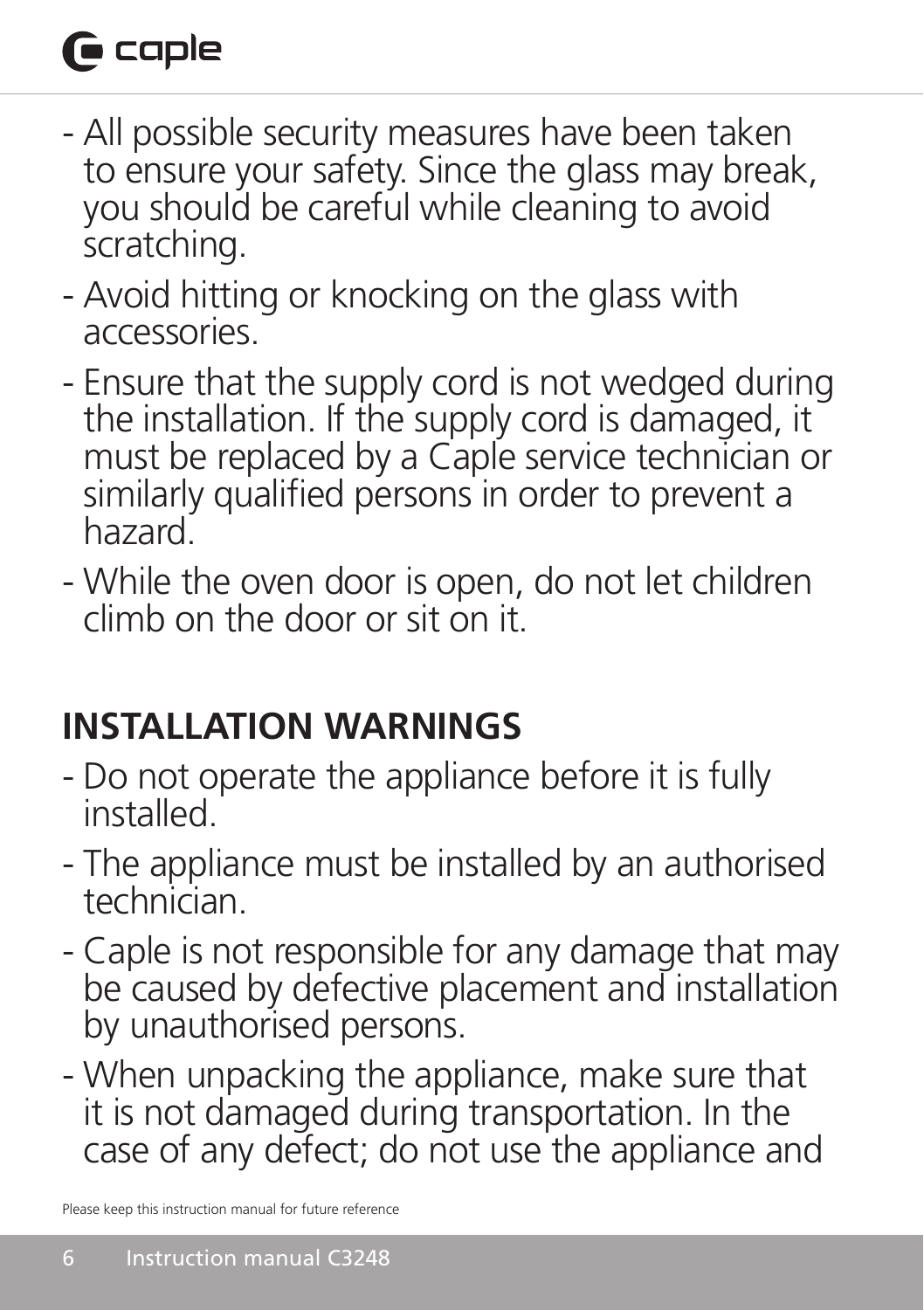contact your retailer or Caple Service immediately.

- Materials used for packaging (nylon, staplers, styrofoam etc) may cause harmful effects to children they should be disposed of immediately.
- Protect your appliance against atmospheric effects. Do not expose it to effects such as sun, rain, snow etc.
- The surrounding materials of the appliance (i.e. kitchen cabinet or furniture) must be able to withstand a minimum temperature of 120°C.

# **DURING USAGE**

- Heat the empty oven at max. temperature for 1 hour before its first use. This removes any unpleasant smells and smoke caused by working residues and thermal insulation. Make sure you do this in a well ventilated area.
- During usage, the outer and inner surfaces of the oven get hot. While opening the oven door, step back to avoid the hot steam coming out of the oven as there may be a risk of burns.
- Do not put flammable or combustible materials in or near the appliance when it is operating.
- Always use oven gloves to remove and replace food in the oven.
- Pay close attention to the oven while cooking with solid or liquid oils as they could potentially catch fire when oven is hot.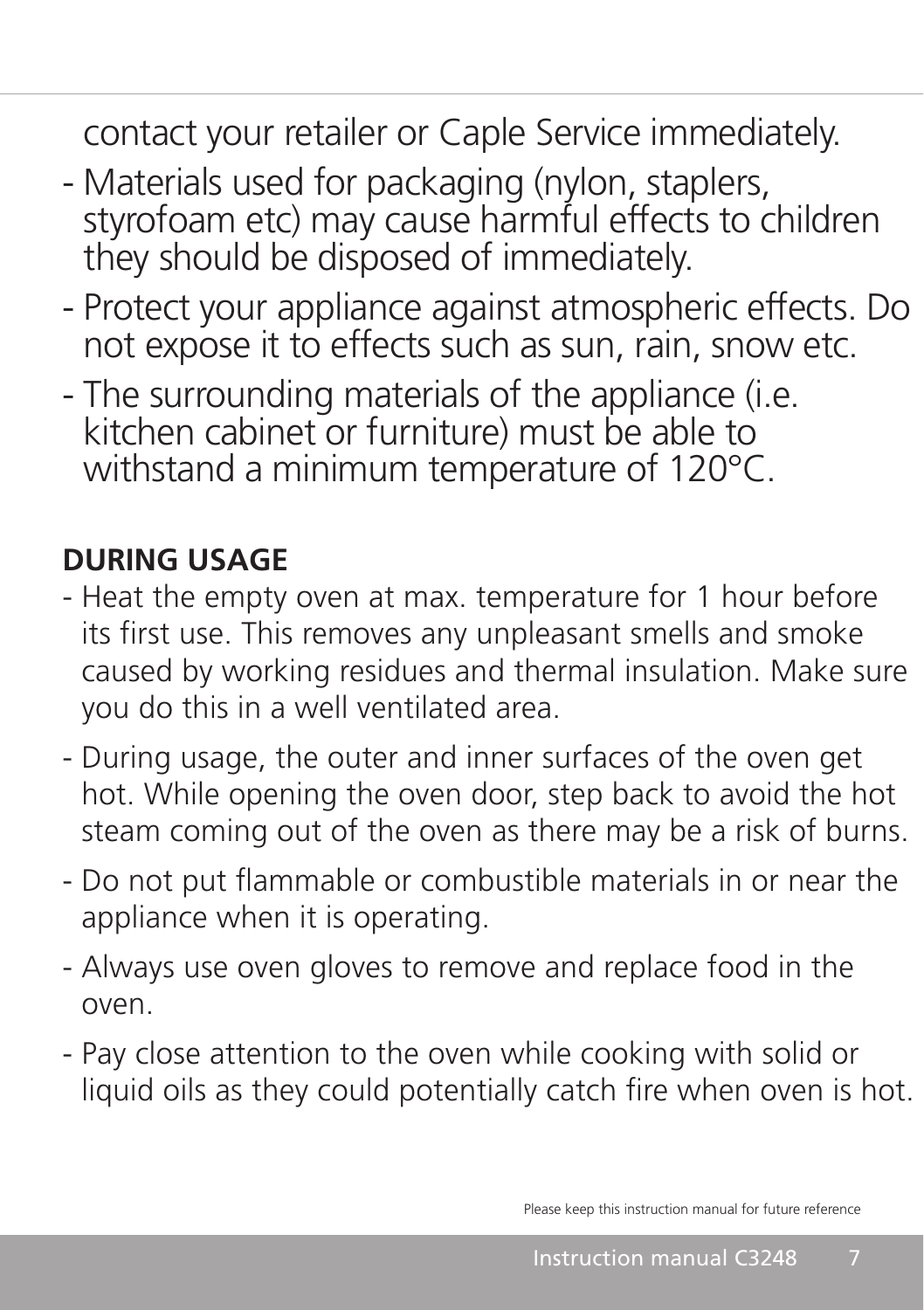# $\bigcap$  caple

- Never pour water on flames that are caused by oil. Cover the saucepan or frying pan with its lid in order to choke the flame and turn the oven off.
- If you know you will not be using the appliance for a while switch it off from the main supply and unplug it.
- Make sure the appliance control knobs are always in the '0' (stop) position when it is not used.
- The oven shelves and trays incline when pulled out. Be careful not to let hot liquid spill over.
- When the door of the oven is open, do not leave anything on it. It may unbalance your appliance or damage the door.
- Do not put anything heavy, flammable or ignitable (nylon, plastic bag, paper or cloth etc) into the oven. This includes cookware with plastic accessories (e.g. handles).Do not hang towels or clothes from the appliance or its handles.

# **INDICATOR LIGHTS**

- The indicator lights above the control panel go on/off when the heating elements are inserted or removed. During the thermostatic functioning of the oven, the neon light remains on until the pre-chosen temperature is reached and when it goes out, this is a sign that the temperature has been reached. When the oven cools, the thermostat determines the re-insertion of the heating elements with consequent re-lighting of the indicator lights. The internal oven light is always on when any function is in operation.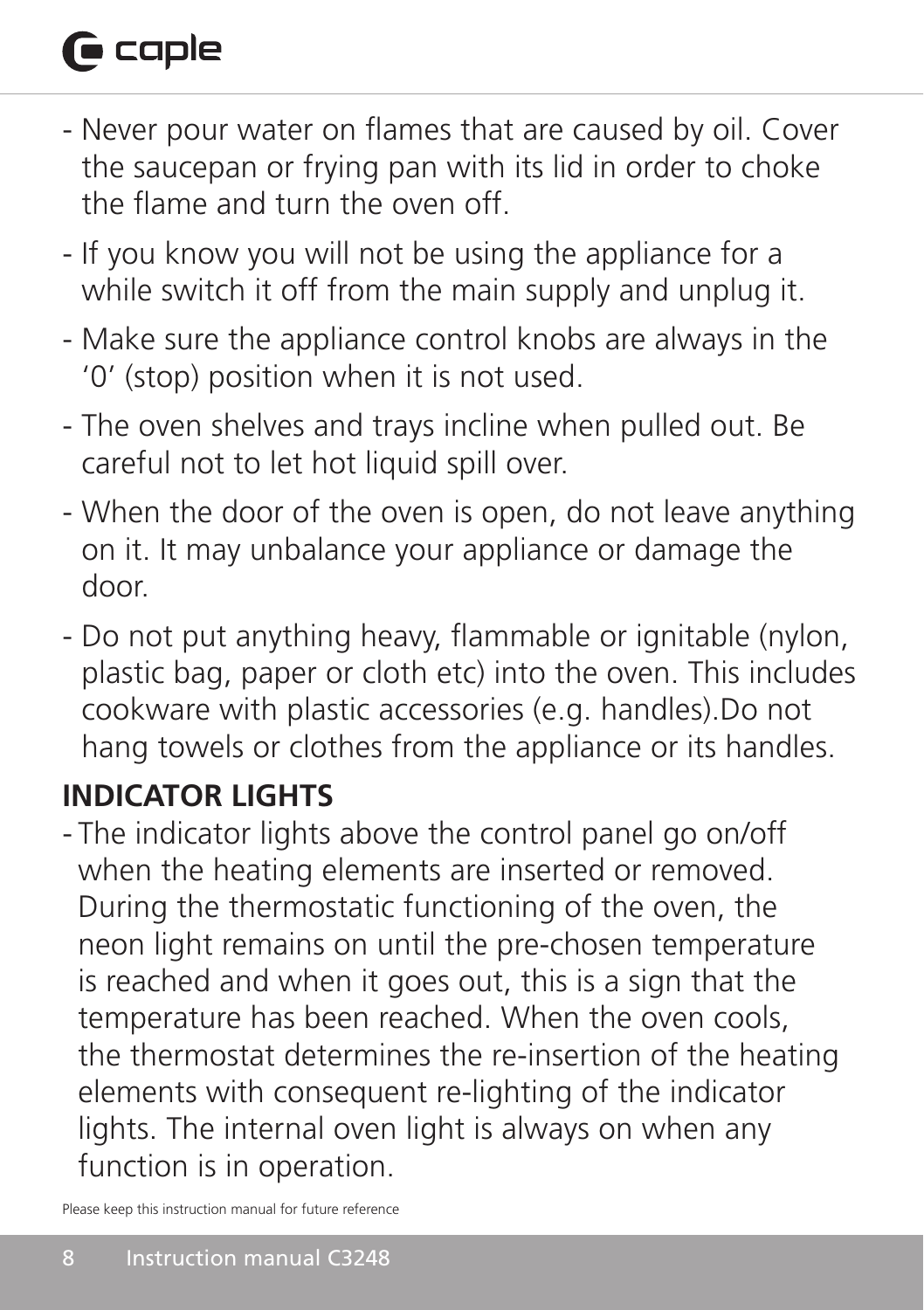# **DURING CLEANING AND MAINTENANCE**

- Always switch off the appliance from the mains isolating the electrical supply before any cleaning or maintenance.
- Do not remove the control knobs to clean the control panel.

To maintain the efficiency and safety of your appliance, we recommend you always use original spare parts and to call only our authorised Caple Service agents in case of need.

# **ENVIRONMENTAL PROTECTION**

Waste electrical products should not be disposed of with household waste. Please recycle where facilities exist. Check with your Local Authority or retailer for recycling advice.

This appliance is marked according to the European directive 2002/96/EC on Waste Electrical and Electronic Equipment (WEEE). By ensuring this product is disposed of correctly, you will help prevent potential negative consequences for the environment and human health, which could otherwise be caused by inappropriate waste handling of this product. The symbol on the product indicates that this product may not be treated as household waste. Instead it shall be handed over to the applicable collection point for the recycling of electrical and electronic equipment. Disposal must be carried out in accordance with local environmental regulations for waste disposal.

For more detailed information about treatment, recovery and recycling of this product, please contact your local council, your household waste disposal service or the retailer where you purchased the product.

# **WARRANTY**

Your new appliance is covered by warranty. The warranty card is enclosed - if it is missing, you must provide the following information to your retailer in order to receive a replacement: date of purchase, model and serial number (placed on the inside of the appliance storage drawer). Registration can also be completed online by visiting www.caple.co.uk.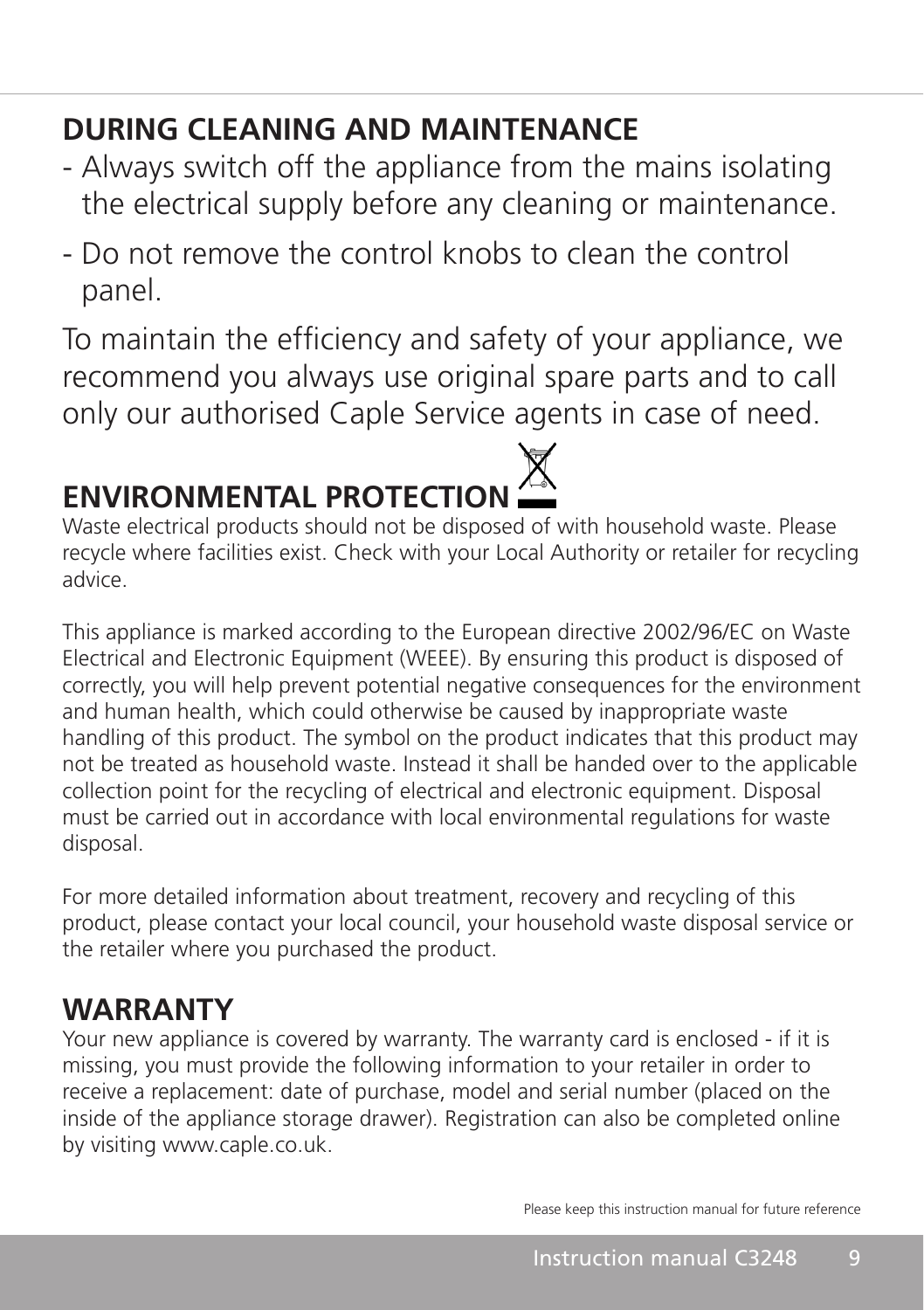# **G** caple

Ensure you keep your warranty card safe, you may need to show it to Caple Service together with proof of purchase.

If you fail to show your warranty card you will incur all repair charges.

Spare parts are only available from Caple Service and spare parts authorised centres.

# **ATTENTION**

- Before use, remove all plastic films protecting some parts of the appliance (fascia panel, parts in stainless steel, etc)
- Do not use the appliance to heat a room.
- When the appliance is not in use, we recommend you turn it off, isolate it from the electrical supply and ensure all gas taps are closed.

# **CE DECLARATIONS OF CONFORMITY**

This appliance has been designed, constructed and marketed in compliance with safety requirements in force. This appliance has been manufactured to the strictest standards and complies with all applicable legislation.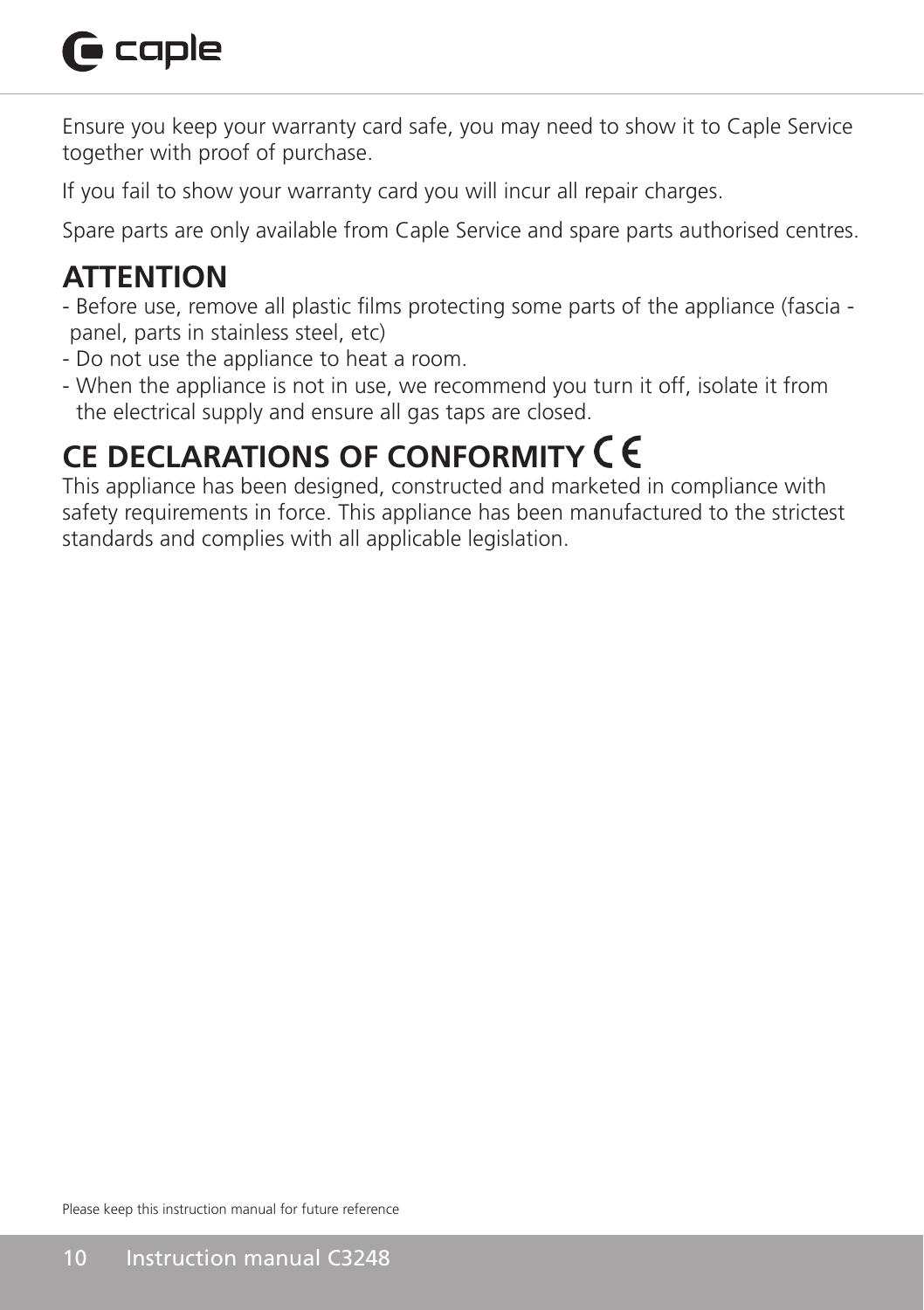# **OVEN INSTALLATION**

### Please check the following before installation:

- The panels of the adjoining furniture should be heat resistant. Particularly when the adjoining furniture is made of veneered wood, the adhesives should be able to withstand a temperature of 120˚C. Plastic materials or adhesive which cannot withstand this temperature will become deformed or unstuck.
- To comply with safety regulations, once the appliance has been fitted it should not be possible to make contact with the electrical parts.
- All parts which offer protection should be fixed in such a way that they cannot be removed without the use of a tool.
- Ensure that the appliance is switched off before replacing the lamp to avoid the possibility of electric shock.

# **IMPORTANT:**

- Ensure the oven is disconnected from the mains prior to installation.
- Installation should be carried out according to the instructions by a professionally qualified person. Caple cannot accept responsibility for any damage to persons, animals or other items due to incorrect installation.
- Secure the appliance into its surround by inserting screws into the 4 holes that can be seen in the frame of the oven when the door is open (Fig.1).

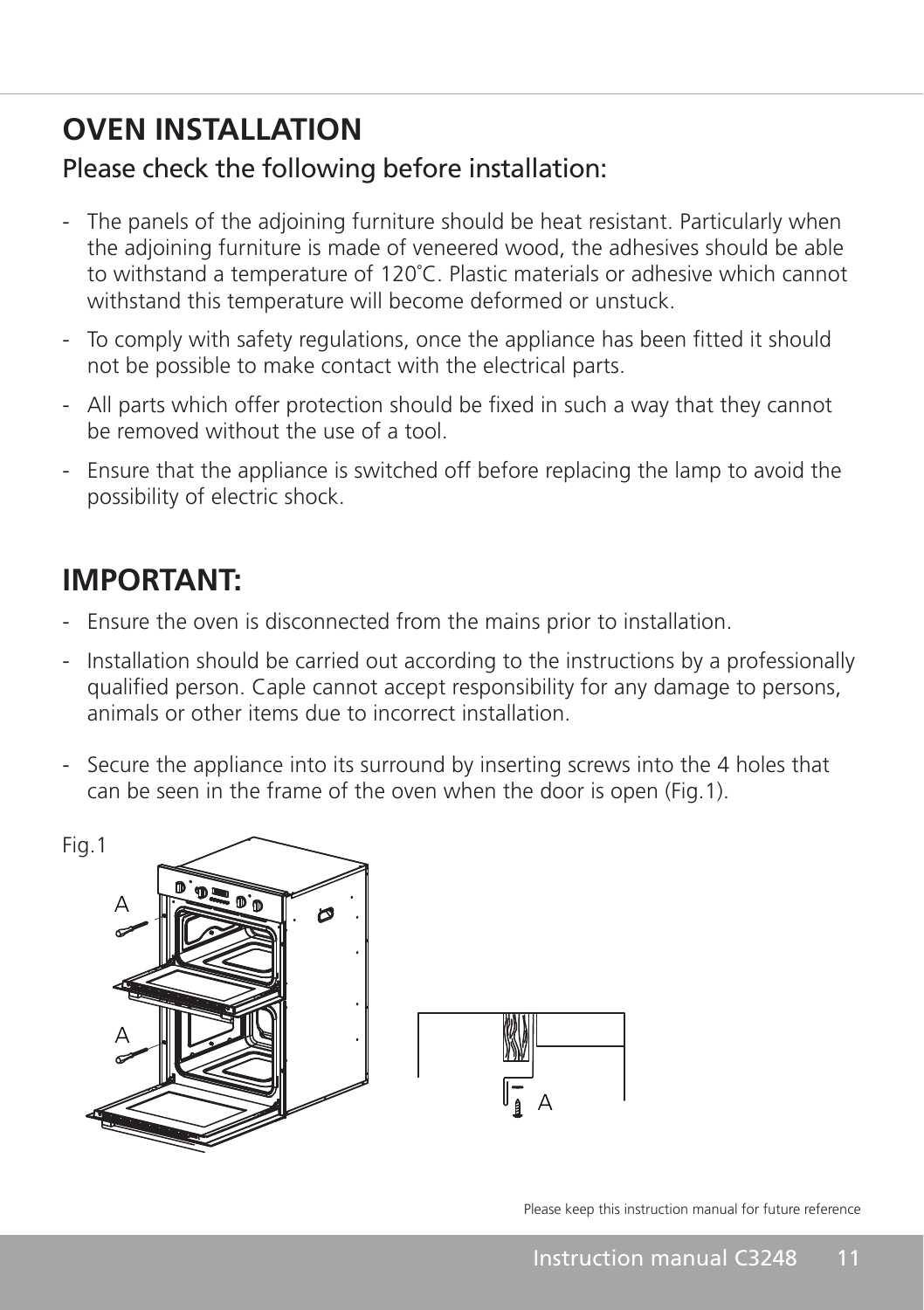# $\mathbf \Theta$  caple



- For the most efficient air circulation, the oven should be fitted according to the dimensions shown in Fig.2 and Fig.3
- Openings at least 50mm deep must be cut both in the bottom and in the top of the unit to ensure adequate ventilation (see Fig.2 for dimensions).

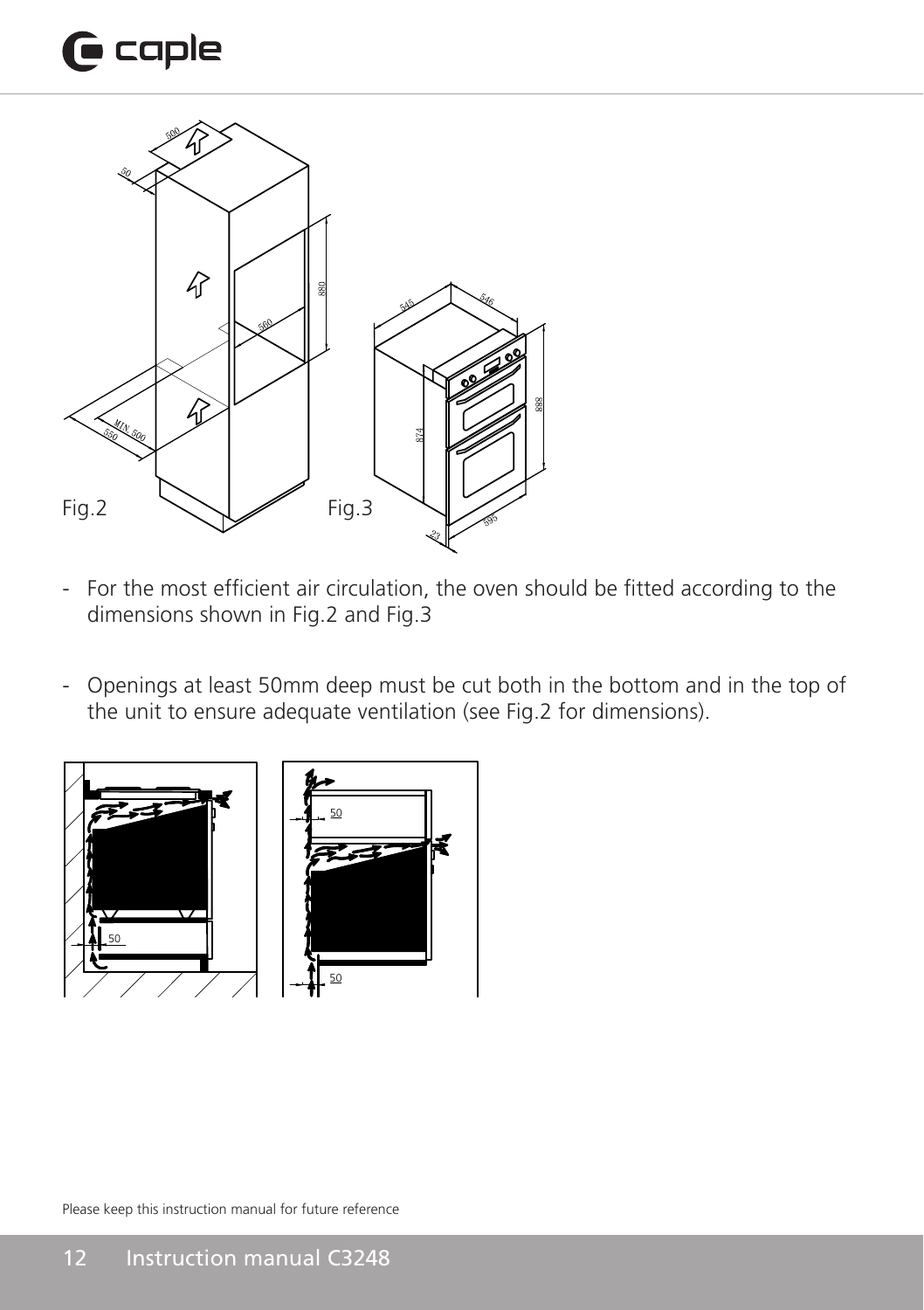### Connection to the mains supply

## **WARNING:**

This appliance must be earthed

- Check that the power rating of the mains supply and of the sockets are suitable for the maximum power of the appliance as indicated on the rating plate.
- The plug should be accessible after installation. Fit the plug into a socket fitted with a third contact which corresponds with the earth connection. This should be properly connected.

If the appliance is fitted with supply leads but not connected to a plug, you must permanently connect to fixed wiring as follow:

- The yellow/green earth wire, which must be connected to terminal, has to be approximately 10mm longer than the other wires; the blue neutral wire has to be connected to the terminal marked with letter N.
- Black, brown, red live wires have to be connected to terminal L. Mains connection can also be made by fitting double pole switch with a minimum gap between the contacts of 3mm, proportionate to the load and complying with the regulations in force.
- The yellow/green earth wire should not be controlled by the switch.
- The plug or a double pole switch used for mains supply connection should be easy to get at, once the appliance is in position.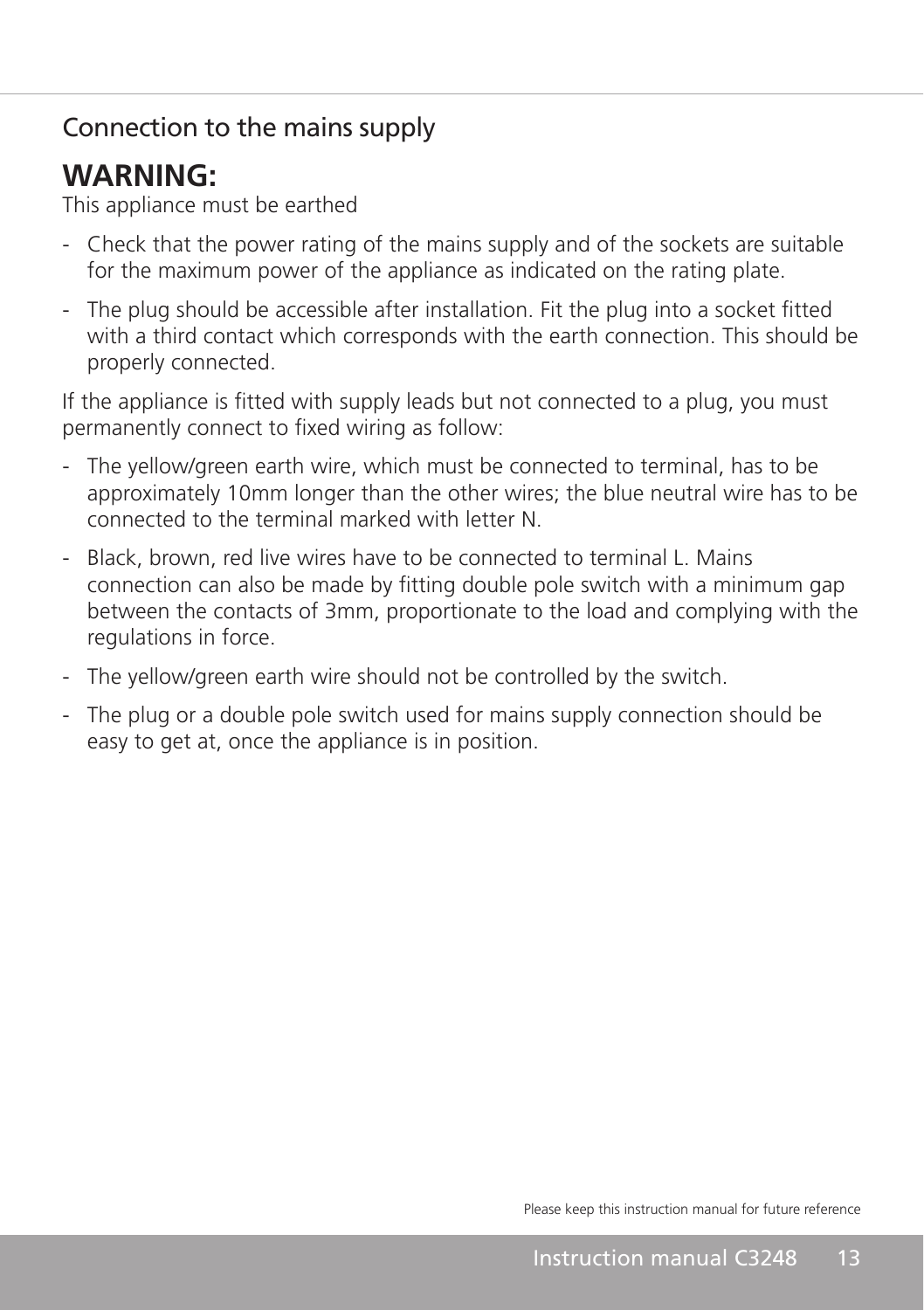# $\bigcap$  caple

# **IMPORTANT:**

- Position the mains supply cable so that it is never subjected to a temperature which is more than 50°C above ambient temperature.
- The electrical safety of the appliance can only be guaranteed when it has been correctly connected to an efficient earthed power supply, as instructed in the regulations for electrical safety.
- Caple cannot be held responsible for any damage to persons or objects due to lack of an earth connection.

### Electrical connection

## Fitting the power supply cable

- Open the terminal box by inserting a screwdriver into the side tabs of the cover. Use the screwdriver as a lever by pushing it down to open the cover
- Install the power supply cable by loosening the cable clamp screw and the three wire contact screws. Connect the wires to the corresponding terminals: the Blue wire to the terminal marked 'N',the Brown wire to the terminal marked 'L' and the yellow/green wire to the terminal marked  $\bigoplus$ .
- Secure the cable by fastening the clamp screw.
- Close the cover of the terminal box.
- When wiring the terminal box care must be taken to fit and tighten the links on the live (L) and neutral (N) terminals

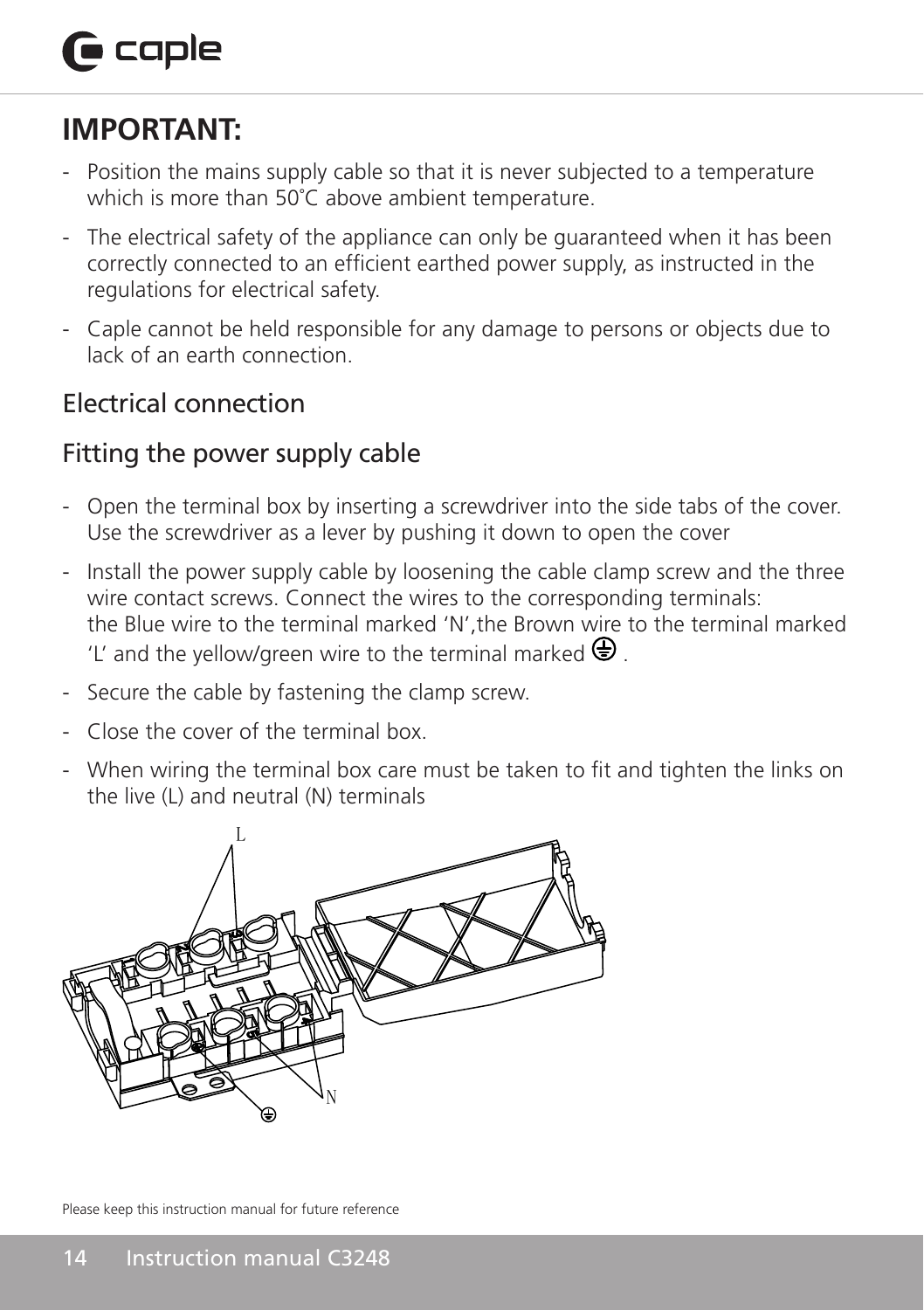### Wiring and safety

The instructions given below MUST be adhered to during wiring:

- This appliance is designed to connect to 220-240V~ and is rated at 32Amps and as such needs to be hard wired to the electrical supply.
- If the electrical supply is different from the value given above, call Caple Service immediately.
- Wiring of the appliance must be performed by a qualified installer/electrician.
- The earth cable must be connected via the terminal screw with the earthing mark. Supply cable connection must be as shown in the diagram. If there is no earthed outlet conforming to regulations in the installation environment, the installation cannot go ahead and an Electrician should be consulted immediately.
- The installation must include a suitable isolating switch with a minimum contact opening of 3mm between the appliance and the mains. The isolating switch should be sized according to the load on the rating plate "32Amp"and should comply with current regulations.
- The earthed outlet must be in close vicinity of the appliance. Never use an extension lead.
- The supply cable should not make contact with the product's hot surface.
- In case of any damage to the supply cable, please call Caple Service. The cable must be replaced by a qualified installer/electrician)
- Faulty wiring may damage the appliance. Such damage will not be covered by the warranty.
- When wiring the terminal box care should be taken to fit and tighten the links on the live and neutral terminals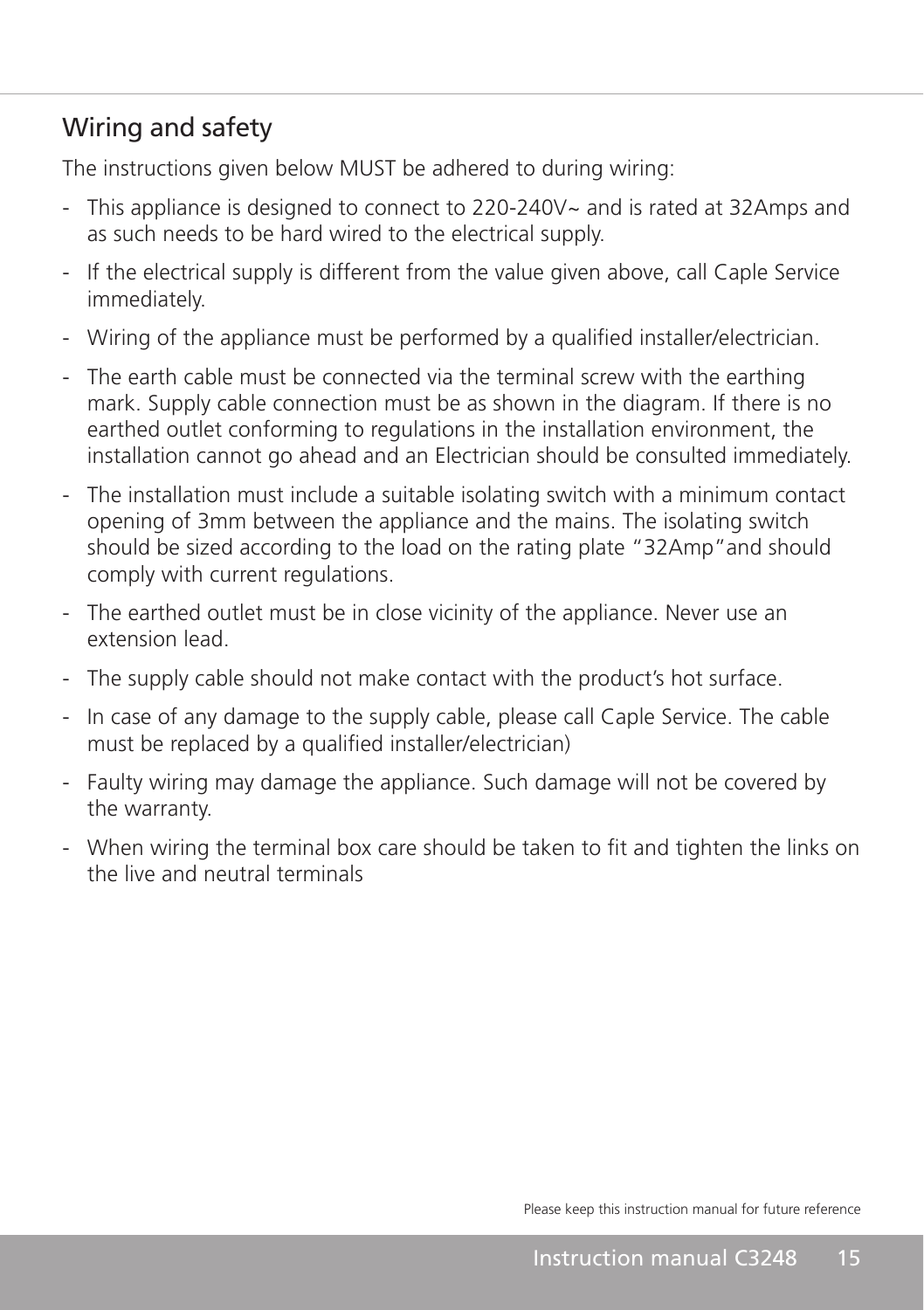# **USING YOUR OVEN**

Control panel

Top oven 4 functions / main oven 8 functions



## Top oven functions

**CONVENTIONAL HEAT** 

Both the lower and upper heating elements operate together.

This is the traditional cooking method, perfect for roasting joints, cooking pastry and baking cakes.

#### RASE HEAT

This function is good for cooking the underside of food, warming up food or sterilising glass jars. It is also ideal for slow cooking food, i.e. casseroles. This function can be used between 50˚C and MAX.



#### $\sqcap$  top heat

This function can be used for warming pre-cooked food when placing the grid on the second shelf from the top. Or for defrosting pastry, place on grid on the bottom shelf.

#### $\mathbb{Z}$  Full grill

This function can be used for grilling and gratinating food. When grilling, the oven door must be closed.

### Bottom oven functions

 $\mathbb{Z}$  LIGHT

Internal oven light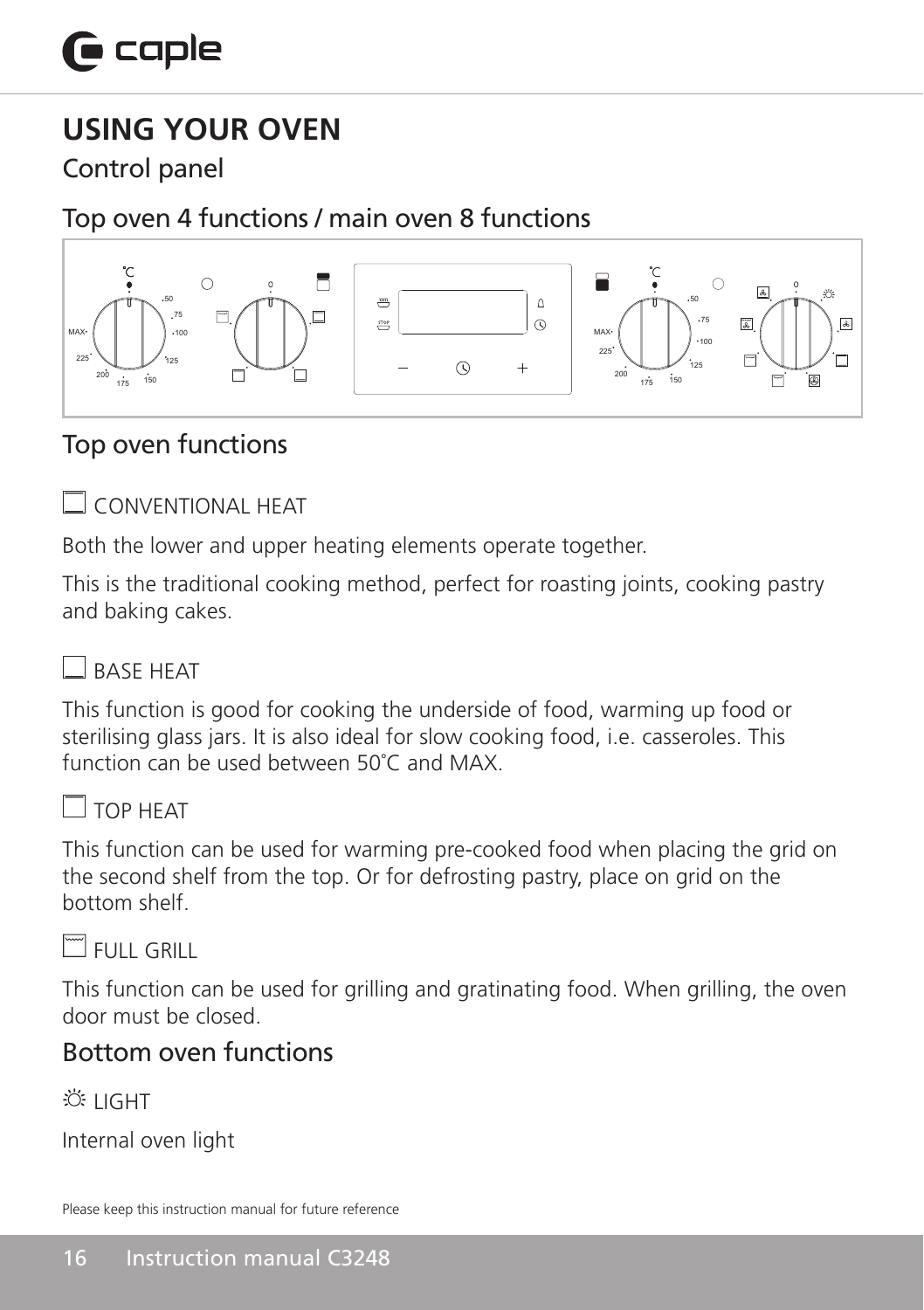### CONVENTIONAL HEAT

Both the lower and upper heating elements operate together.

This is the traditional cooking method, perfect for roasting joints, cooking pastry and baking cakes.

## **A** TURBO DEFROST

The air at ambient temperature is distributed inside the oven to speed up defrosting time.

### FAN HEAT

Both the fan and the circular heating element operate together.

The fan evenly distributes the hot air (between 50˚C and MAX) inside the oven. This is ideal for cooking several types of food i.e. meat and fish at the same time without affecting taste and smell. It is also ideal for delicate pastries.

### $\sqrt{2}$  TURRO BASE HEAT

Both the fan and the lower heating element operate together.

The air which is heated by the lower heating element is circulated by the fan helping to distribute the heat between 50 and 200˚C. This function can be used for sterilising glass jars.

## $\mathbb{F}$  FCO GRILL

This function can be used for grilling and gratinating small quantities of food. This function can be used with the door closed for very short times (5-10 minutes). For longer times, half-open the door.

### $\mathbb{F}$ FULL GRILL

This function can be used for grilling and gratinating food. When grilling, the oven door must be closed.

#### **TURBO GRILL**

This function can be used for grilling and gratinating food. When grilling, the oven door must be closed.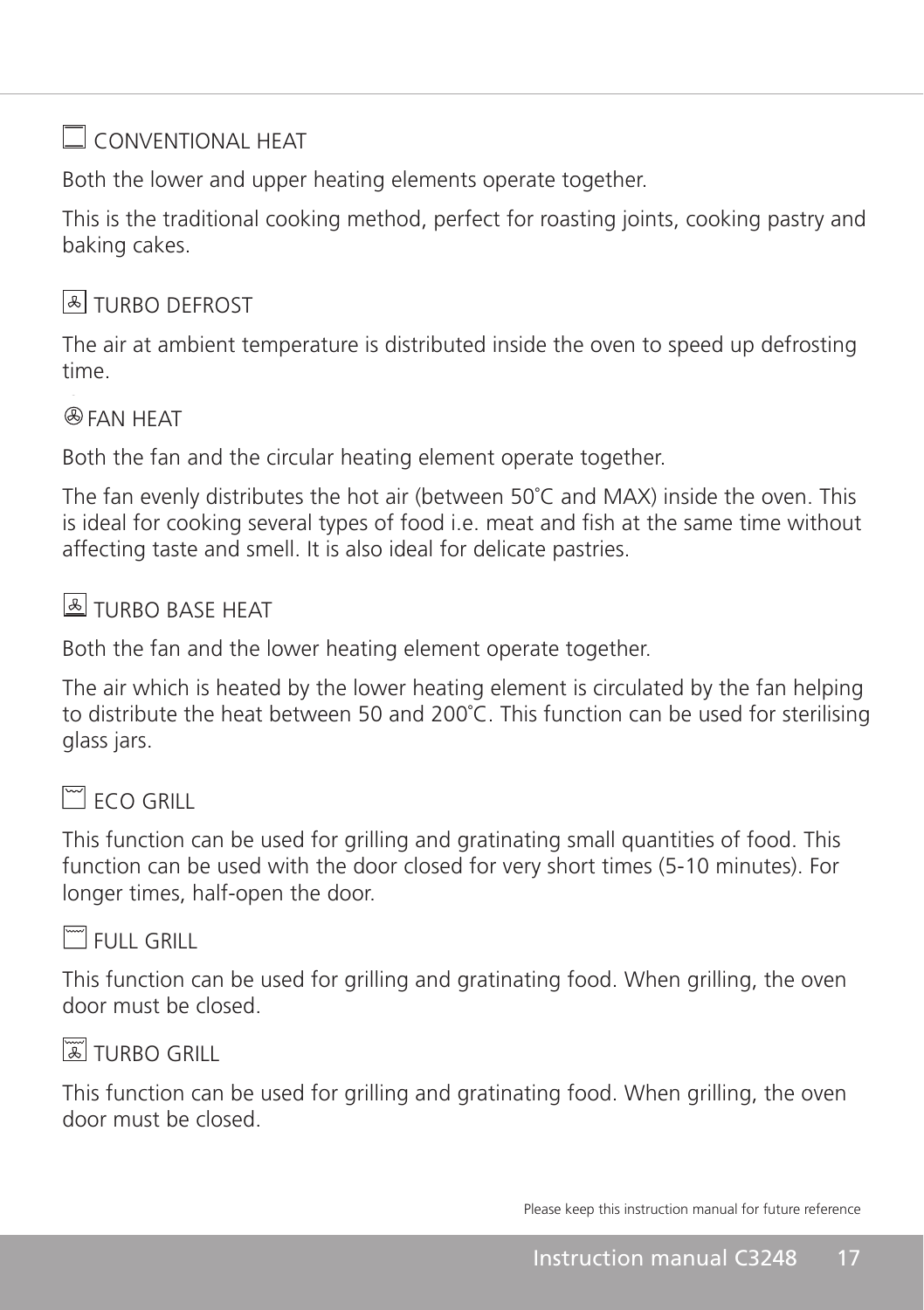# **COOKING GUIDELINES**

- Set the function for the type of cooking required.
- Preheat the oven, setting the thermostat to the required temperature. Once the oven has heated to the selected temperature, the orange warning light will go out.
- This same light will appear again automatically during operation of the oven to indicate that the heating elements are on.
- Remove the drip tray when using the oven for conventional cooking, roasting etc. The tray should be left in place only when using the grill, as its purpose is to catch falling droplets of fat. Food should be placed in oven dishes with raised edges and positioned centrally under the grill.
- If the fan heat operation is selected, different foods can be cooked simultaneously (e.g. meat and fish), although in this case the respective cooking time must be observed.

| <b>COOKING</b><br><b>FUNCTION</b> | <b>FOOD TYPE</b>                                                                      | <b>SHELF</b><br><b>POSITION</b>      | <b>TEMPERATURE</b><br>$(^{\circ}C)$    |                                                                      | <b>TIME</b><br>(mins) |
|-----------------------------------|---------------------------------------------------------------------------------------|--------------------------------------|----------------------------------------|----------------------------------------------------------------------|-----------------------|
| Conventional<br>cooking           | Yorkshire Pudding<br>Sponge Cake<br>Small Cakes<br>Fruit Tart<br>Scones<br>Fruit Cake | 1<br>$\overline{2}$<br>$\mathcal{P}$ | 200<br>180<br>190<br>200<br>220<br>140 | 30-40<br>$25 - 30$<br>$15 - 20$<br>$40 - 45$<br>$10 - 15$<br>120-180 |                       |
| Grilling                          |                                                                                       |                                      |                                        | Side 1                                                               | Side 2                |
| (Top oven)                        | Pork chops (4 pcs)<br>Sausages (6 pcs)<br>Toast (6 pcs)                               | 3<br>3<br>3                          | 225<br>225<br>225                      | 12<br>6                                                              | 10<br>5               |
|                                   |                                                                                       |                                      |                                        | Side 1                                                               | Side 2                |
| Grilling<br>(Main oven)<br>www    | Pork chops (4 pcs)<br>Steak (4 pcs)<br>Sausages (6 pcs)<br>Toast (6 pcs)              | 5<br>5<br>5<br>5                     | 250<br>250<br>250<br>250               | 15<br>10<br>9                                                        | 12<br>8<br>6          |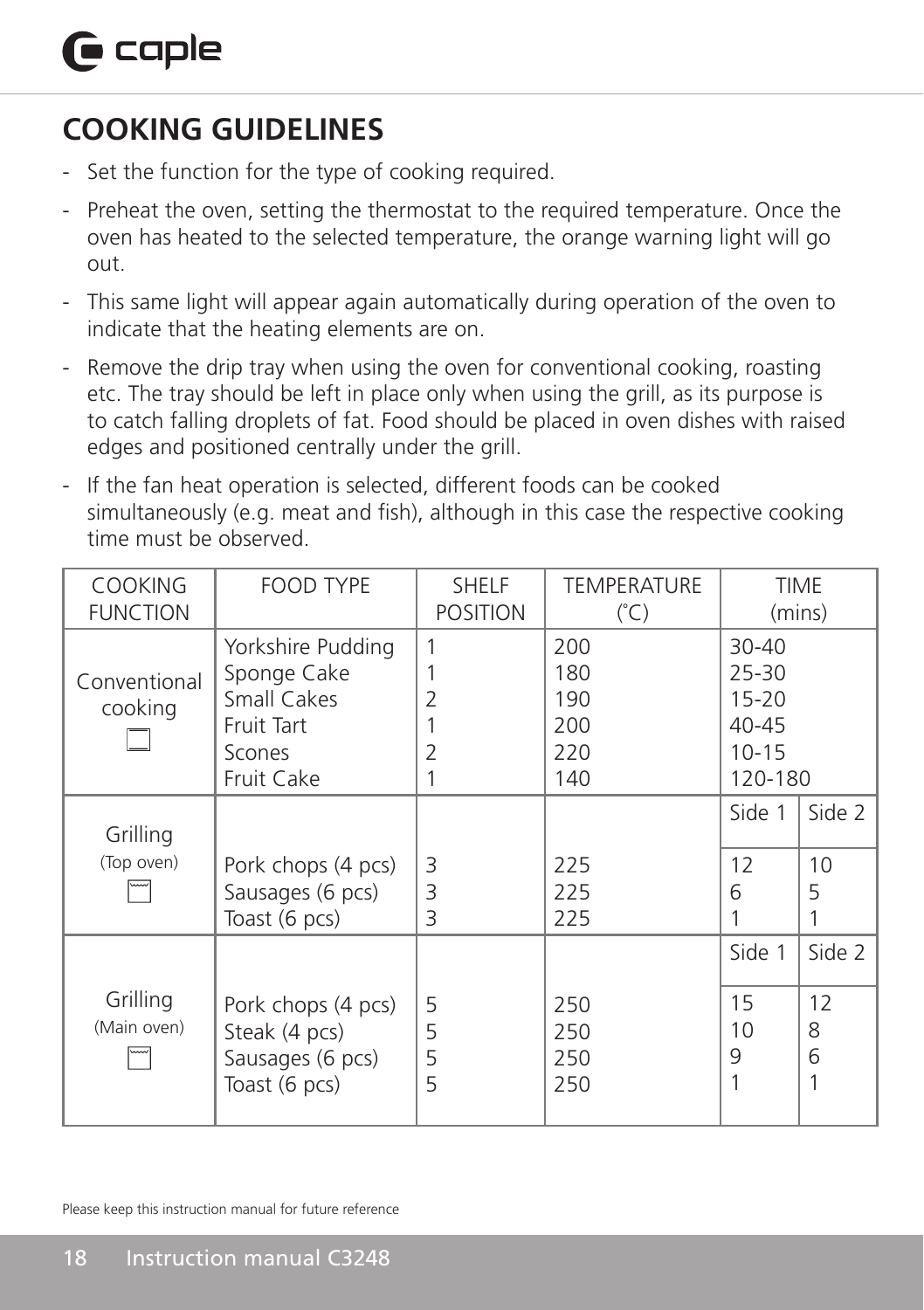#### Temperatures and times for main oven cooking

| <b>DISHES</b>      | TEMPERATURE (°C) |                | <b>TIME</b> |
|--------------------|------------------|----------------|-------------|
|                    |                  | $^{\circledR}$ | (mins)      |
| <b>SWEET</b>       |                  |                |             |
| Short pastry flan  | 200              | 190            | $8 - 10$    |
| Fruit pie/tart     | 200              | 190            | 25-35       |
| Shortcake biscuits | 200              | 190            | $10 - 15$   |
| Savoury biscuits   | 200              | 190            | $15 - 20$   |
| <b>MEAT</b>        |                  |                |             |
| Slow roast         | 175              | 170            | $12 - 15$   |
| Quick roast        | 200              | 190            | $12 - 15$   |
| Meat loaf          | 200              | 190            | 30-40       |
| <b>POULTRY</b>     |                  |                |             |
| Duck 1.5-2kg       | 200              | 170            | 120-180     |
| Goose 3 kg         | 200              | 180            | 150-210     |
| Roast chicken      | 200              | 190            | 60-90       |
| Turkey 5kg         | 175              | 150            | 240         |
| GAME               |                  |                |             |
| Hare               | 200              | 180            | 60-90       |
| Haunch of venison  | 175              | 175            | 90-180      |

- Frozen meat should be thoroughly thawed before cooking. For large joints it is advisable to thaw overnight.

- Frozen poultry should be thoroughly thawed before cooking, the time required depends on the size of the bird e.g. a large turkey may take up to 48 hours to thaw.
- Adjust the shelf position so the meat or poultry will be in the centre of the oven.
- The times given in the roasting guide are only approximate because the size and age of the bird will influence cooking times as will the shape of a joint and the proportion of bone.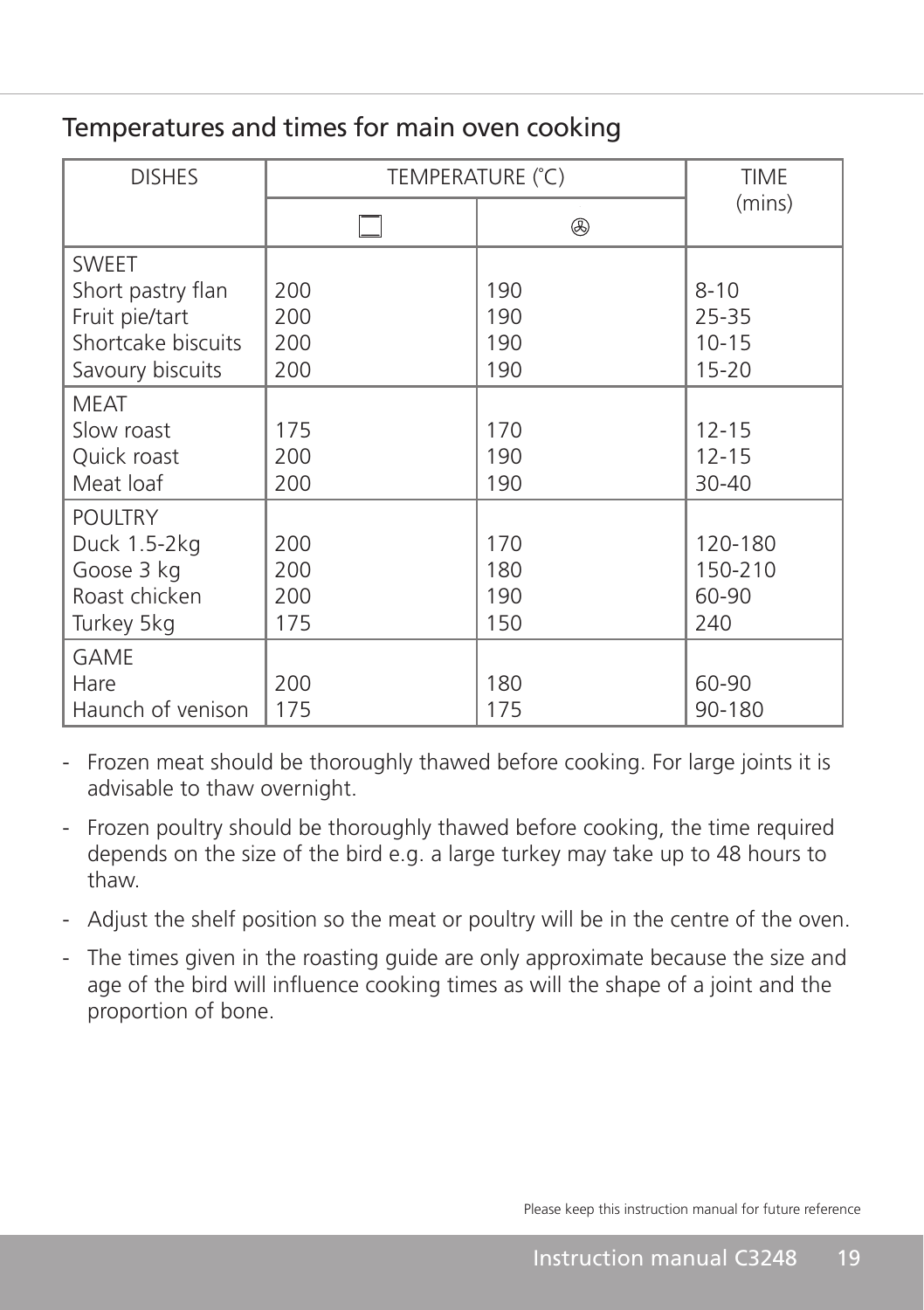# $\bigcap$  caple

#### Roasting guide

| <b>COOKING IN OVEN</b><br>180°C FAN HEAT<br>200°C CONVENTIONAL HEAT |           | TIME                                         |
|---------------------------------------------------------------------|-----------|----------------------------------------------|
| Beef                                                                | Rare      | 20 minutes per 450g (1lb)<br>plus 20 minutes |
|                                                                     | Medium    | 25 minutes per 450g (1lb)<br>plus 20 minutes |
|                                                                     | Well done | 30 minutes per 450g (1lb)<br>plus 30 minutes |
|                                                                     | Medium    | 25 minutes per 450g (1lb)<br>plus 25 minutes |
| Lamb                                                                | Well done | 30 minutes per 450g (1lb)<br>plus 30 minutes |
| Pork                                                                |           | 35 minutes per 450g (1lb)<br>plus 35 minutes |
| Fowl                                                                |           | 20 minutes per 450g (1lb)<br>plus 20 minutes |

#### Note:

- If you are cooking a very large turkey, we recommend that it is turned around halfway through cooking, so that both legs will be cooked evenly.
- Remove any excess fat from the tin before turning, to prevent any fat splashing.
- When cooking stuffed meat or poultry calculate the cooking time from the total weight of the meat plus the stuffing.
- For joints cooked in foil and for lidded casseroles, add 5 minutes per 450g (1lb) to the calculated cooking time.
- Smaller joints weighing less than 1.25 kg (2lb) may require 5 minutes per 450g (1lb) extra cooking time.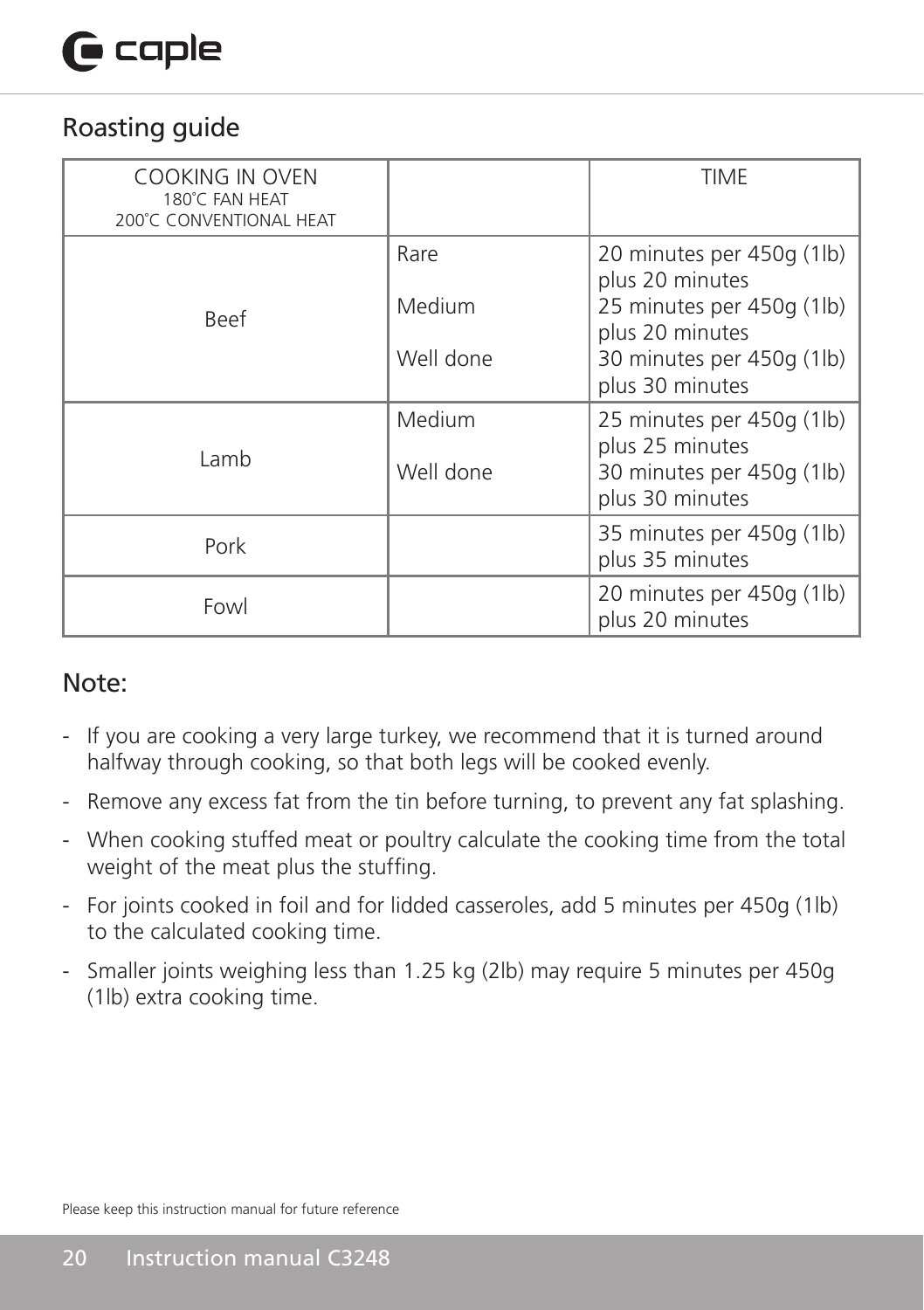# **TOUCH CONTROL ELECTRONIC TIMER**

## Setting and changing the current time

#### Note:

The oven only operates when the time has been set.

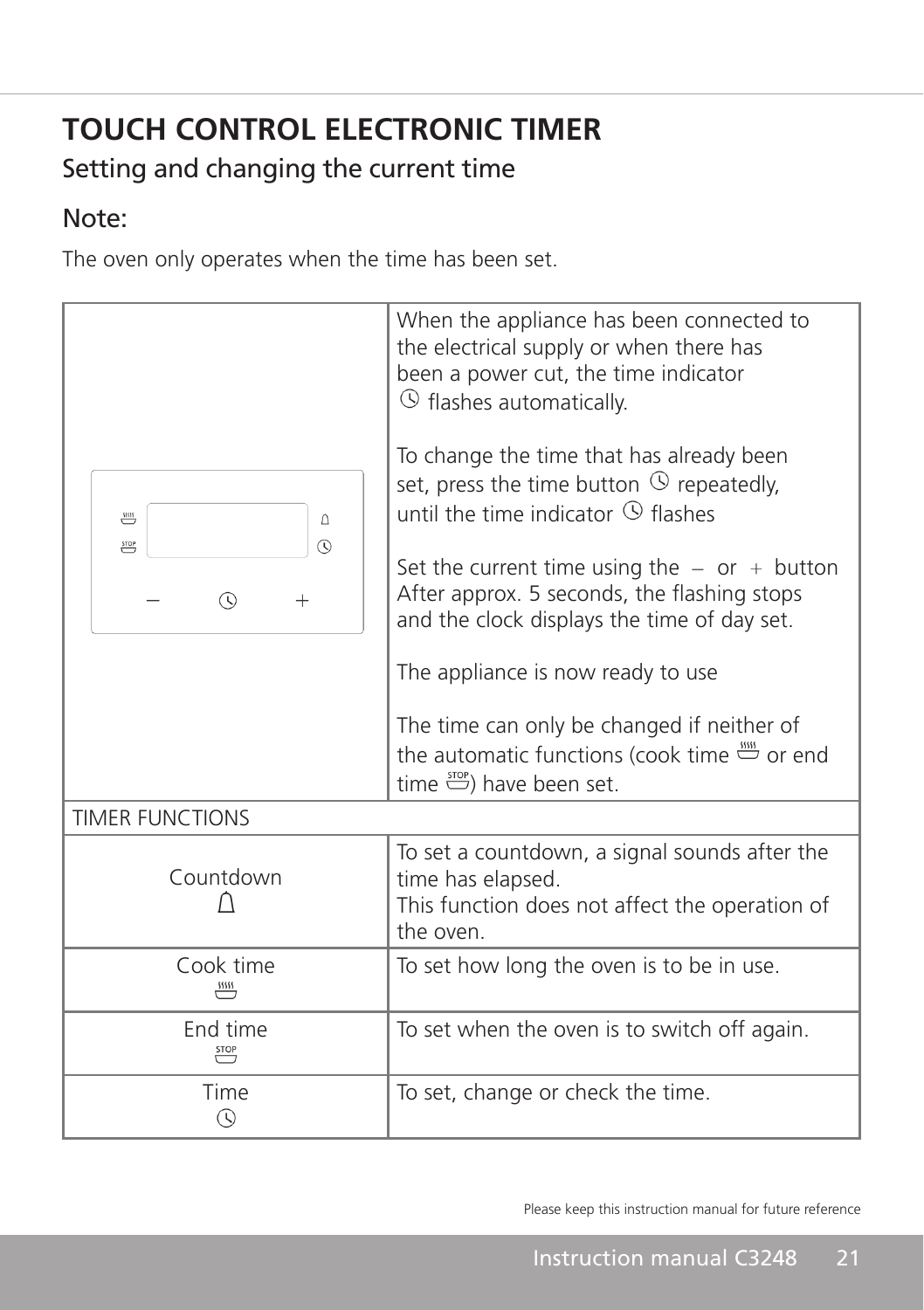# $\mathbf \Theta$  caple

How to use the clock function

- When a function has been selected, the corresponding function indicator flashes for approx. 5 seconds. During this time the desired times can be set using  $+$  or - button.
- When the desired time has been set, the function indicator flashes for approx. another 5 seconds. After that the function indicator is then lit. The set time begins to run.
- Press any of the buttons to stop the acoustic signal.
- The desired oven function and temperature can be selected before or after the clock functions of cook time  $\stackrel{\text{mm}}{\leftrightarrow}$  and end time  $\stackrel{\text{zero}}{\leftrightarrow}$  are set.
- When the cooking time has ended, turn the oven function and temperature dial back to the OFF position.

## Countdown  $\triangle$

- Press  $\circledcirc$  button repeatedly, until the countdown indicator  $\Delta$  flashes.
- Using the  $+$  or  $-$  button, set the required countdown (max. 2 hours 30 minutes).
- After approx. 5 seconds, the display shows the remaining time.
- The countdown indicator  $\Omega$  will light up.
- When the time has elapsed, the function indicator flashes and an acoustic signal sounds for 2 minutes. Press any button to switch off the signal.

#### Cook time  $\overset{\hspace{0.1em}\mathsf{nm}}{\ominus}$

- Press selection button repeatedly, until the cook time indicator flashes.
- Using the  $+$  or  $-$  button, set the required cooking time.
- After approx. 5 seconds, the display returns to the current time. The cook time indicator  $\stackrel{\text{\tiny{def}}}{\leftrightarrow}$  will light up.
- When the time has elapsed, the cook time indicator will flash, an acoustic signal will sound for 2 minutes and the oven will switch itself off. Press any button to switch the signal and the programme off.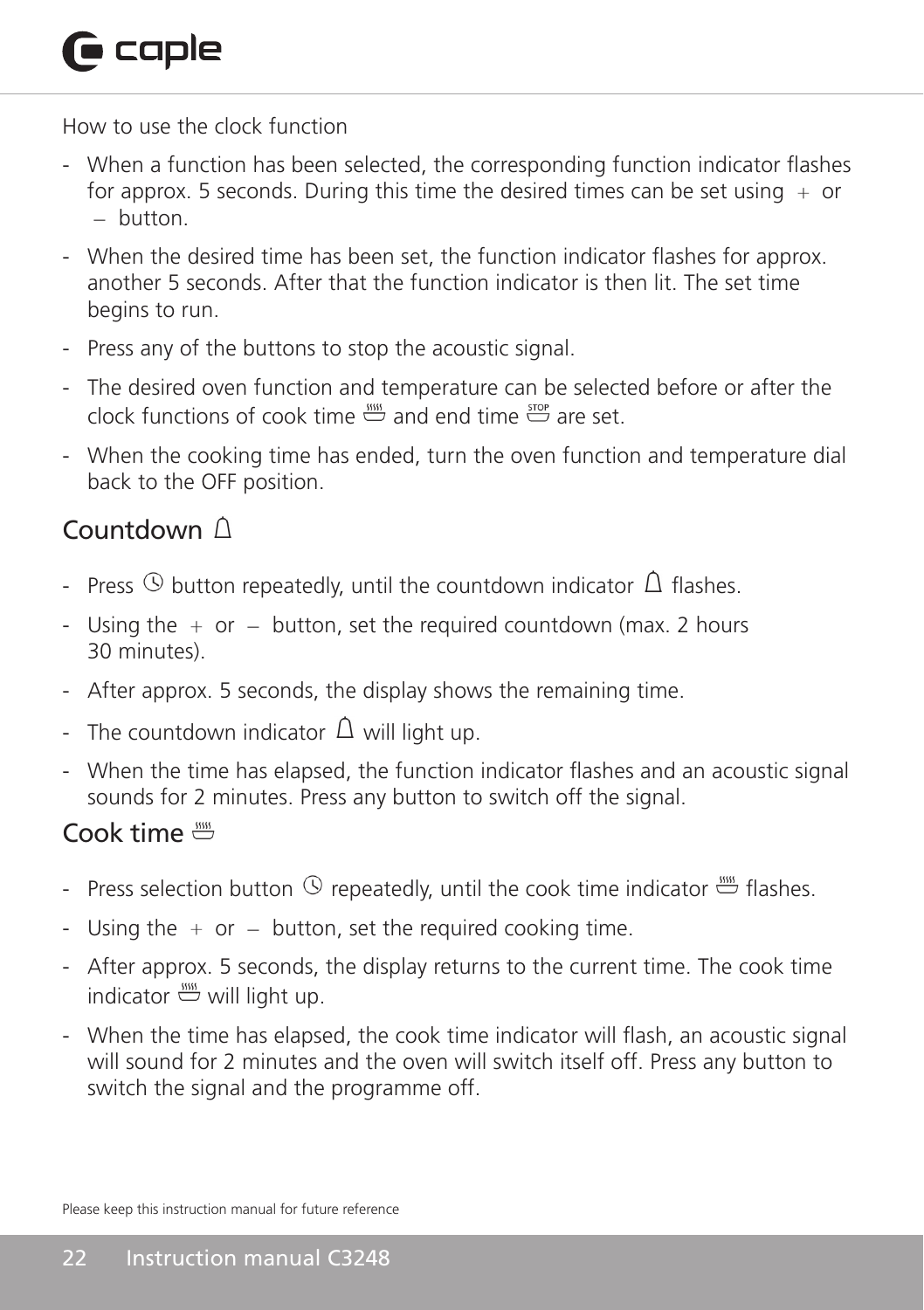#### $End$  time  $\overset{\text{stor}}{\equiv}$

- Press selection button  $\Im$  repeatedly, until the end time indicator  $\Im$  flashes.
- Using the  $+$  or  $-$  button, set the required switch-off time.
- After approx. 5 seconds, the display returns to the current time.
- The end time indicator  $\stackrel{\text{stop}}{=}$  will light up.
- When the time has lapsed, the function indicator will flash, an acoustic signal will sound for 2 minutes and the oven will switch itself off. Press any button to switch the signal and the programme off.

### Cook time  $\stackrel{\text{\tiny{300}}}{\leftrightarrow}$  and end time  $\stackrel{\text{\tiny{300}}}{\leftrightarrow}$

- Cook time  $\stackrel{\text{mm}}{\longrightarrow}$  and end time  $\stackrel{\text{300}}{\longrightarrow}$  can be used simultaneously, if you want the oven to be automatically switched on and off at a specific time.
- Using the cook time function  $\stackrel{\text{def}}{\Longrightarrow}$  set the period of time that the dish requires to cook. For example, 1 hour.
- Using the end time function  $\stackrel{\text{see}}{\rightarrow}$ , set the time at which the dish is to be ready. In this example, 14:05.
- The cook time  $\stackrel{\text{def}}{\leftrightarrow}$  and end time  $\stackrel{\text{stor}}{\leftrightarrow}$  light up and the time is shown in the display. In this example, 12:05.
- The oven will automatically switch itself on at the appropriate time as calculated. In this example, at 13:05 and will switch itself off when the cooking time set has elapsed. In this example, at 14:05.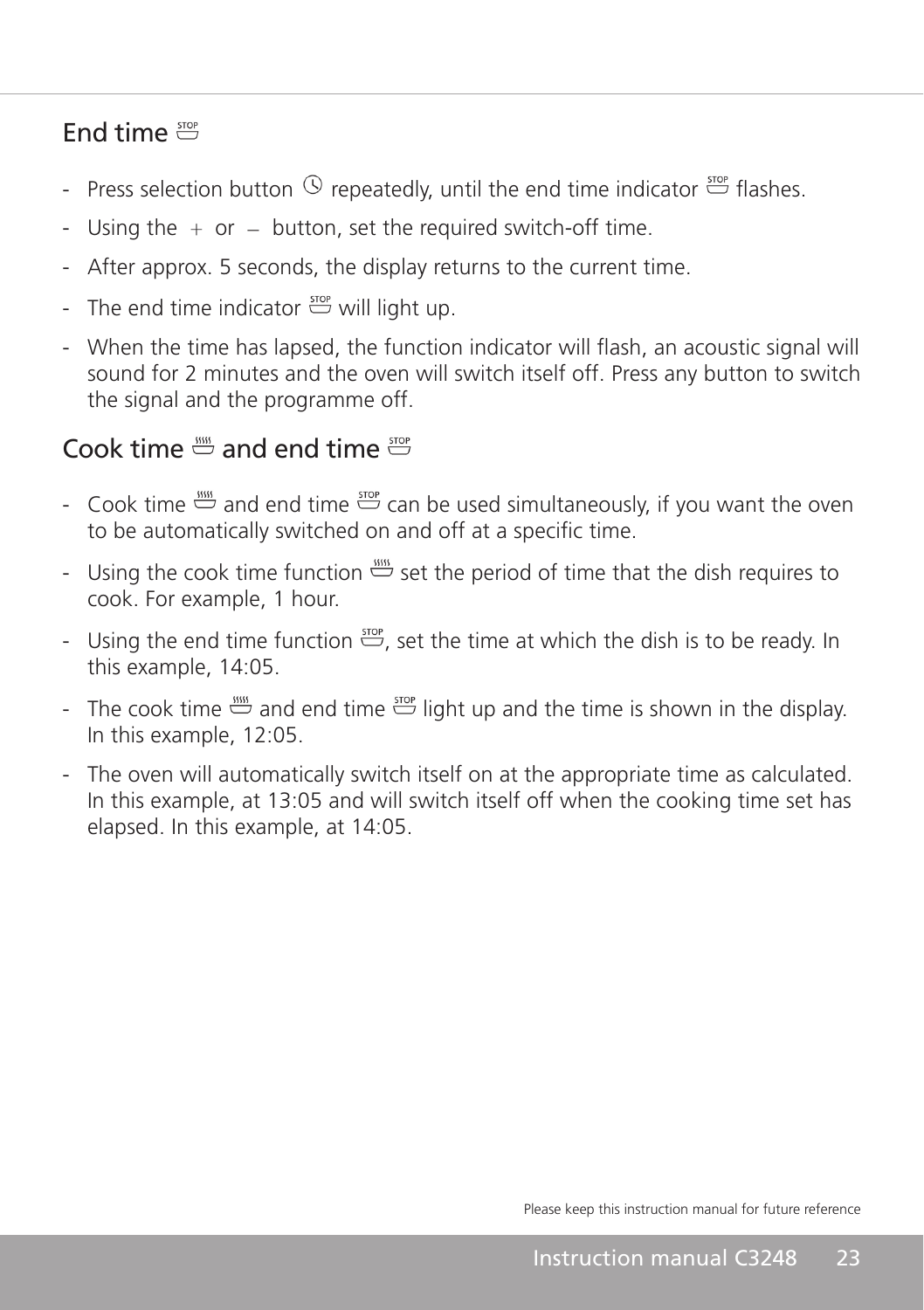# $\bigcap$  caple

## **CARE AND MAINTENANCE**

This appliance is for household use only, don't use it outdoors

#### Important:

Unplug your oven before cleaning, or performing maintenance.

To extend the life of your oven, it must be cleaned frequently, keeping in mind that:

- Do not use steam equipment to clean the appliance. To protect against the risk of electrical shock, do not immerse the unit, cord or plug in water. Do not clean the appliance by spraying water onto or into the oven.
- Don't clean the appliance when it is still hot. The inside and external surface of the oven should be cleaned with a damp cloth when it has cooled down.
- Wash all accessories in hot soapy water or in a dishwasher, wipe dry with a paper towel or cloth.
- If you use your oven for an extended period of time, condensation may form. Dry it using a non-abrasive cloth.
- There is a rubber seal surrounding the oven opening which guarantees its perfect functioning. Check the condition of this seal on a regular basis. If necessary, clean it, avoid using abrasive products or objects to do so. Should it become damaged, please contact Caple Service. We recommend you do not use the oven until it has been repaired.
- Never line the oven bottom with aluminium foil, as the consequent accumulation of heat could compromise the cooking and even damage the enamel.
- Clear the glass door using a damp cloth and dry it with a non-abrasive cloth.
- Do not use harsh abrasive cleaners or sharp metal scrapers to clean the oven door glass since they can scratch the surface, which may result in shattering of the glass.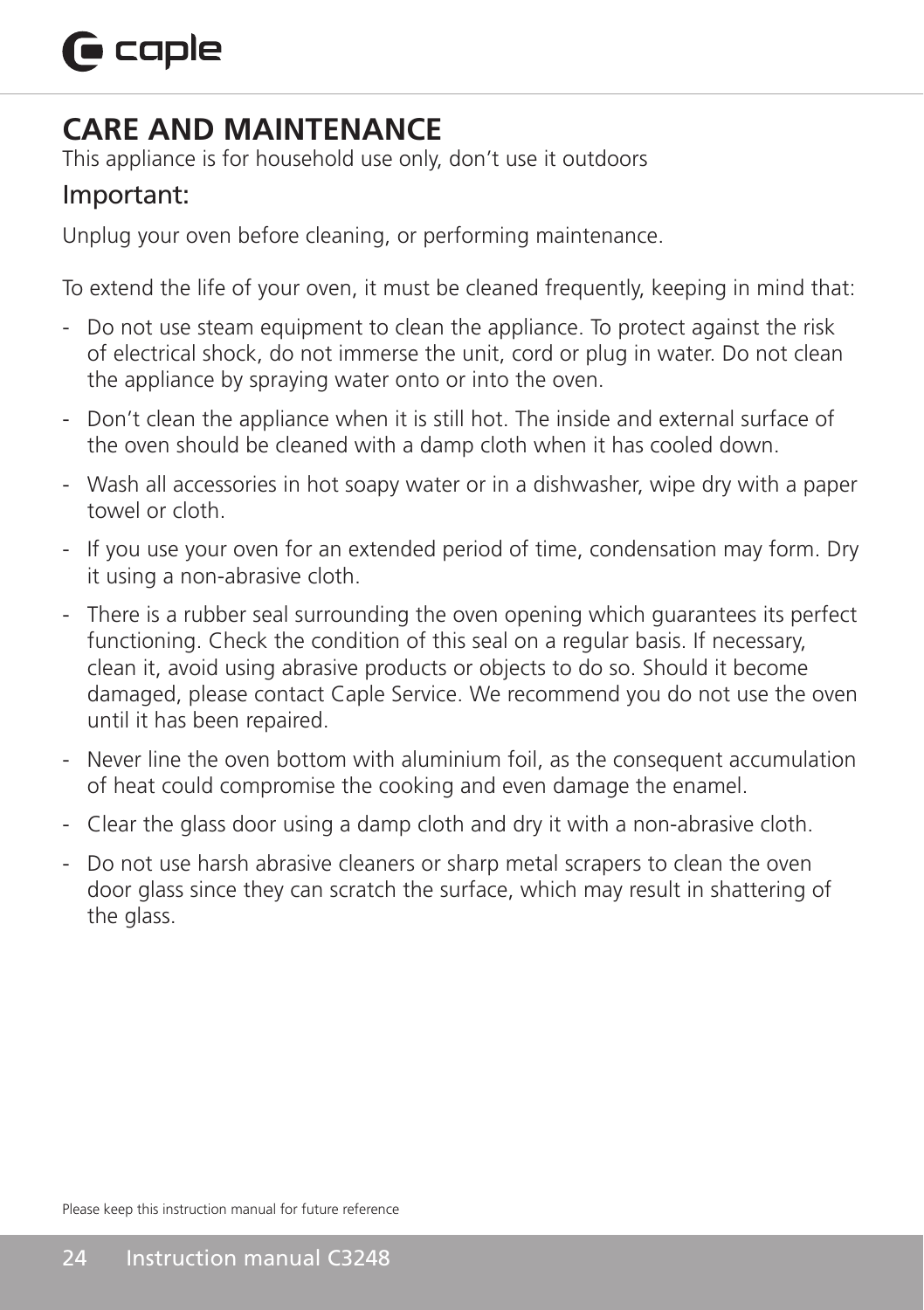#### Replacing the lamp in the oven

- Cut off the supply of power to the oven by turning off the omni-polar switch connecting it to the mains, or by removing the plug if it is accessible.
- Unscrew the glass cover attached to the lamp holder
- Unscrew the lamp and replace it with another high-temperature lamp (300˚C) with the following characteristics:

Voltage: AC220V-240V Wattage: 15W Socket: E 14



- Remount the glass cover and reconnect the appliance to the power supply.

### **WARNING:**

Ensure the appliacne is unplugged before replacing the lamp to avoid the possibility of an electric shock.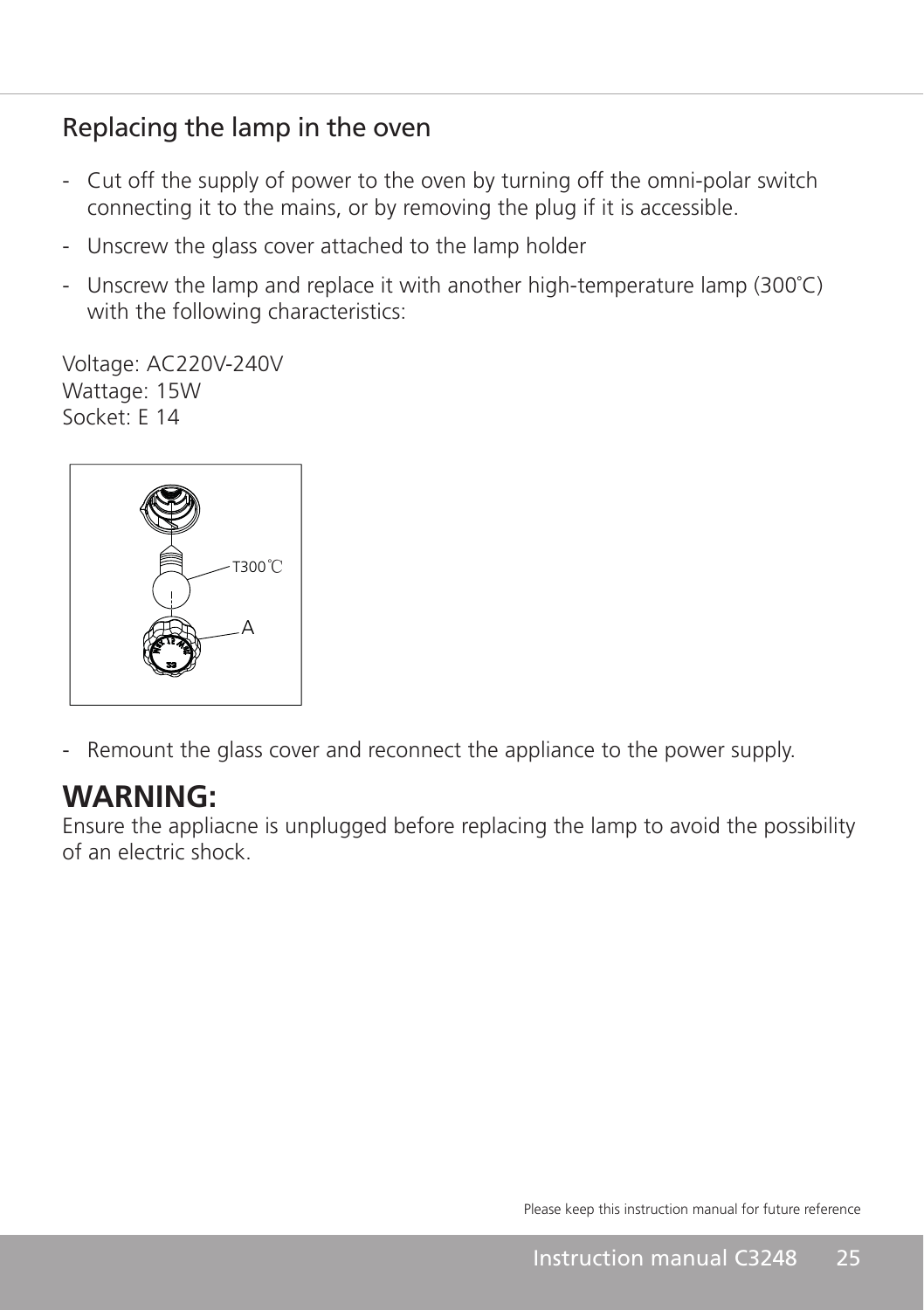## Dissembling the oven door

To make it easier to clean the inside of your oven, the oven door can be removed, by proceeding as follows:

- Open the door completely and lift the 2 levers 'B';
- Now, shut the door slightly, you can lift it out by pulling out the hooks 'A' as shown below.

## Assembling the oven door

- With the door in a vertical position, insert the two hooks 'A' into the slots.
- Ensure that 'D' is hooked perfectly onto the edge of the slot (move the oven door backwards and forward slightly)
- Keep the oven door open fully, unhook the 2 levers 'B' downwards and then shut the door again.

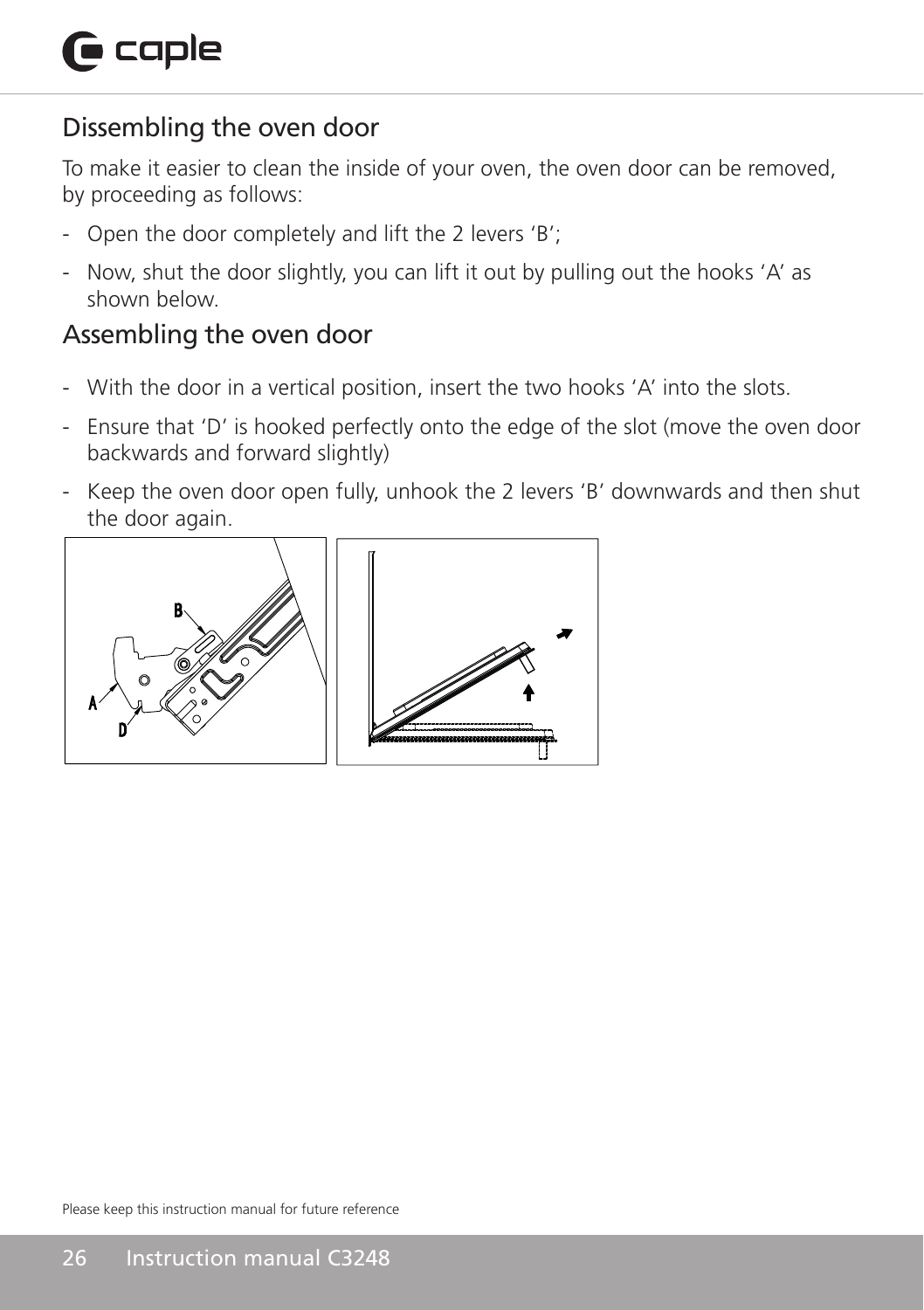#### Removing the glass from the door

The oven door is made up of 3 panes of glass and has vents at the top and bottom. When the oven is operating, air is circulated through the door to keep the outer pane cool. If condensation has worked its way in between the glass panes, the door can be dismantled in order to clean in-between the panes.

- Remove the door as per above instruction and place it on a protective surface (e.g. on a table cloth) to prevent it getting scratched. The door handle should line up with the edge of the table.
- Make sure the glass lies flat to avoid breakage of glass during cleaning.
- Undo the 2 screws on upper bracket.
- Take out upper bracket and first pane of glass.
- Loosen the 4 clips.
- Slide out middle pane of glass carefully.
- Clean the glass panes and other parts with a damp microfibre cloth or a clean sponge and a solution of hot water with a little washing-up liquid. Wipe dry using a soft cloth.

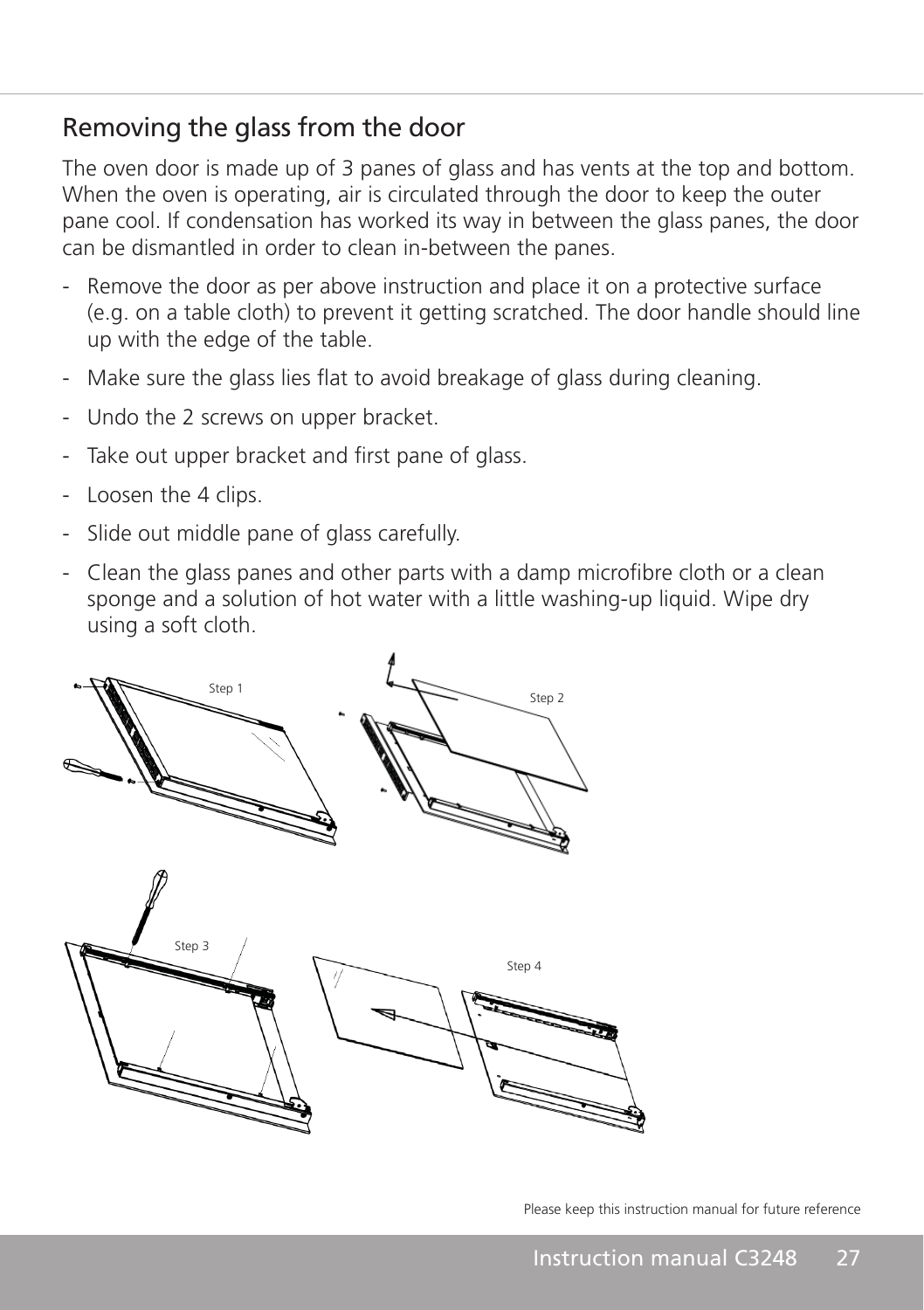### Fitting oven shelves

- Ensure shelf orientation is correct (see image below)
- Slide into the oven at an angle until raised back of shelf is past the safety stop on the side runners.
- Lower the front of shelf and push in until stop is reached.
- To remove oven shelves, withdraw to the stop and raise the front of shelf to clear the stop.

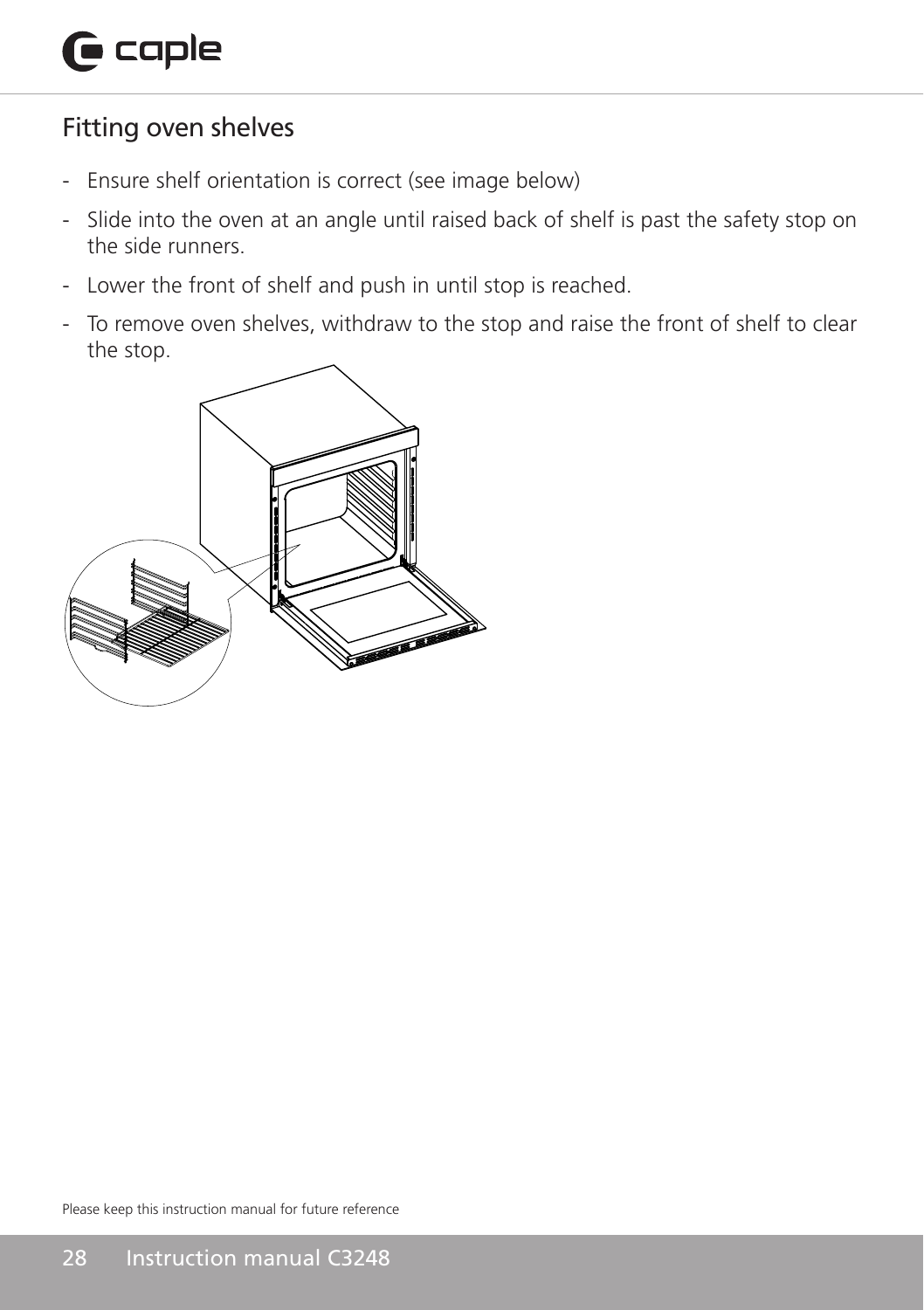### Telescopic runners (optional accessory)

To assemble the telescopic runners:

- Remove the side racks, lifting them away from the spacers 'A' (see Fig.1)
- Choose which shelf to use with the telescopic runner. Pay attention to the direction in which the runner is to be extracted, position joint 'B' and joint 'C' on the frame (see Fig.2).
- Secure the two side racks with the guide rails using the holes provided on the oven walls (see Fig. 3).The holes for the left rack are situated at hole F1, F2 and the right rack at hole D1, D2.
- Finally, fit the side rack on the spacers 'A'.

#### Note:

Telescopic runners are optional accessories and are not included.







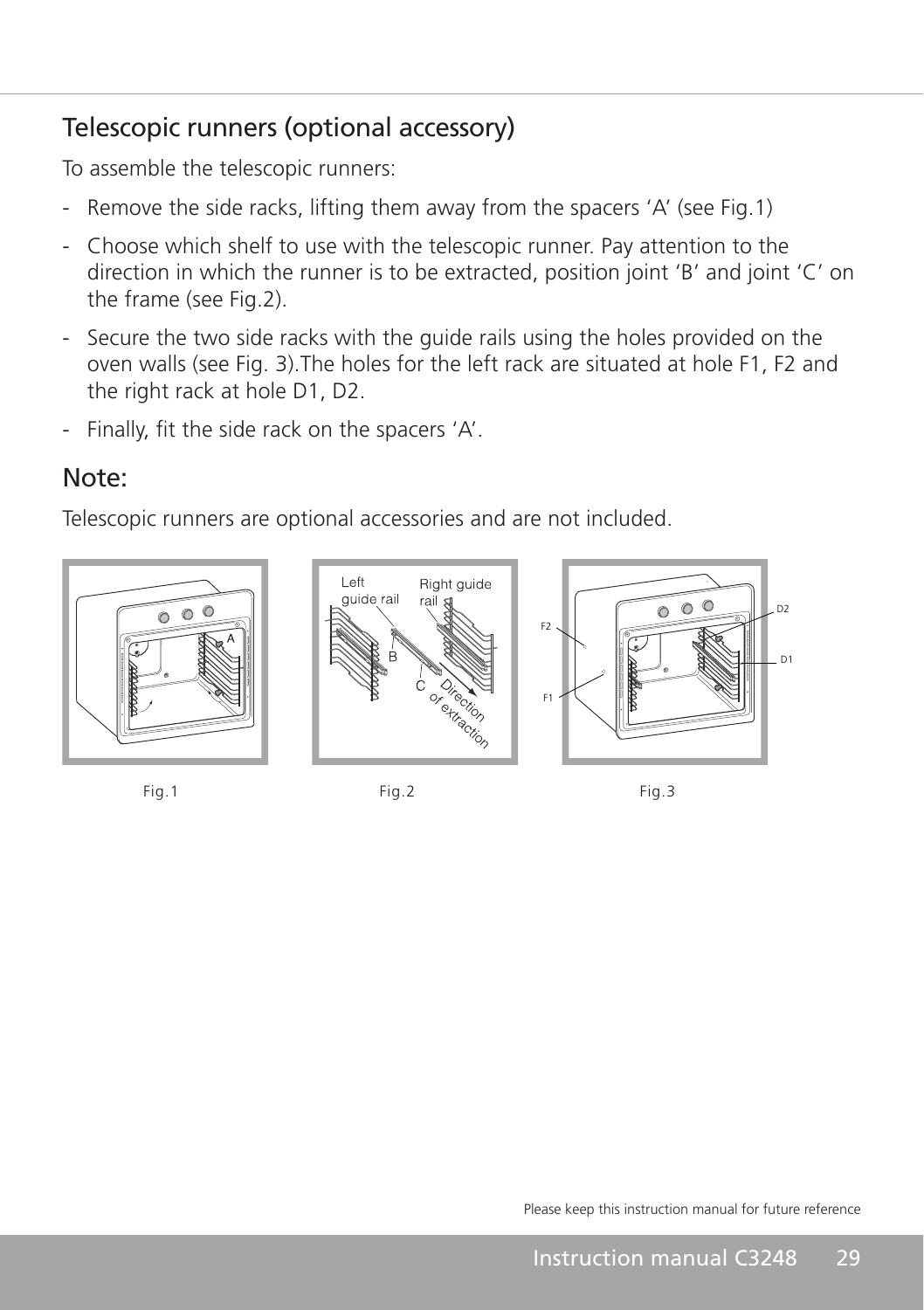# $\mathbf \Theta$  caple

### Troubleshooting

| The oven does not operate                                   | Check it is switched on at the mains                                                      |
|-------------------------------------------------------------|-------------------------------------------------------------------------------------------|
|                                                             | There has been a power cut                                                                |
|                                                             | The time is not set                                                                       |
| The oven does not heat                                      | The thermostat is not turned to a<br>temperature                                          |
| The interior lamp does not illuminate                       | Check the product is connected to the<br>electrical supply and is switched on             |
|                                                             | Replace the bulb                                                                          |
| Lower and upper parts of the oven are<br>not cooking evenly | Control the shelf location, cooking<br>period and temperatures according to<br>the manual |

If you still experience any problems wit your appliance please contact Caple Service on 0117 938 7420 or email service@caple.co.uk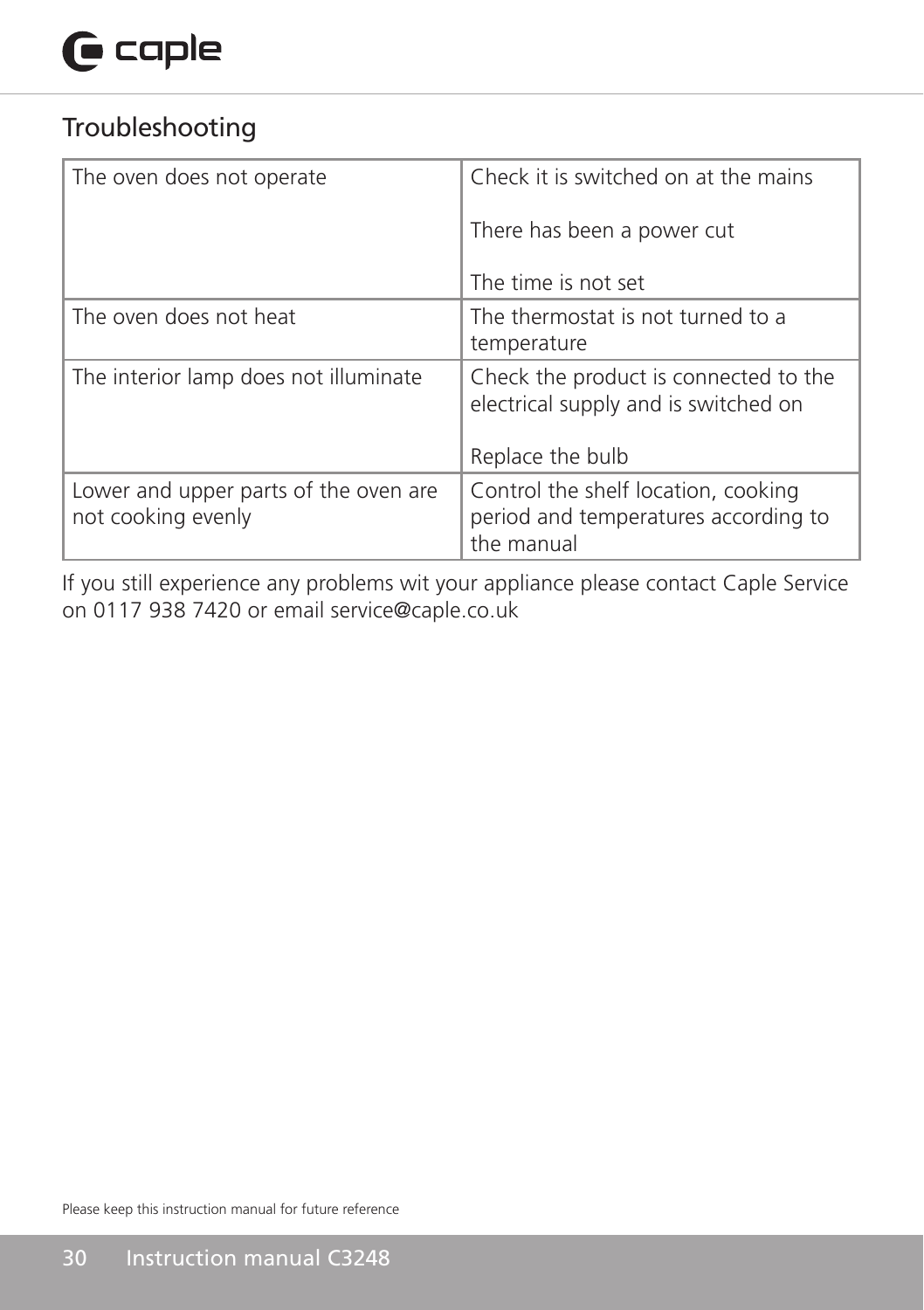# Technical specification

| Model         | C3248            |
|---------------|------------------|
| Height        | 888mm            |
| Width         | 595mm            |
| Depth         | 546mm            |
| Usable volume | 40 tr and 61 ltr |
| Rated Voltage | 220-240V         |

| TOP OVEN nominal electrical input in W (toll. +5 / -10%)  |            |  |
|-----------------------------------------------------------|------------|--|
| Top outside heating element                               | 750W       |  |
| Top inside heating element                                | 1000W      |  |
| Bottom heating element                                    | 1050W      |  |
| Light                                                     | 15/25W     |  |
| Maximum electrical input                                  | 1820W/230V |  |
| MAIN OVEN nominal electrical input in W (toll. +5 / -10%) |            |  |
| Top outside heating element                               | 1000W      |  |
| Top inside heating element                                | 1900W      |  |
| Circle heating element                                    | 2100W      |  |
| Bottom heating element                                    | 1200W      |  |
| Fan                                                       | 25W        |  |
| Light                                                     | 15/25W     |  |
| Maximum electrical input                                  | 2950W/230V |  |